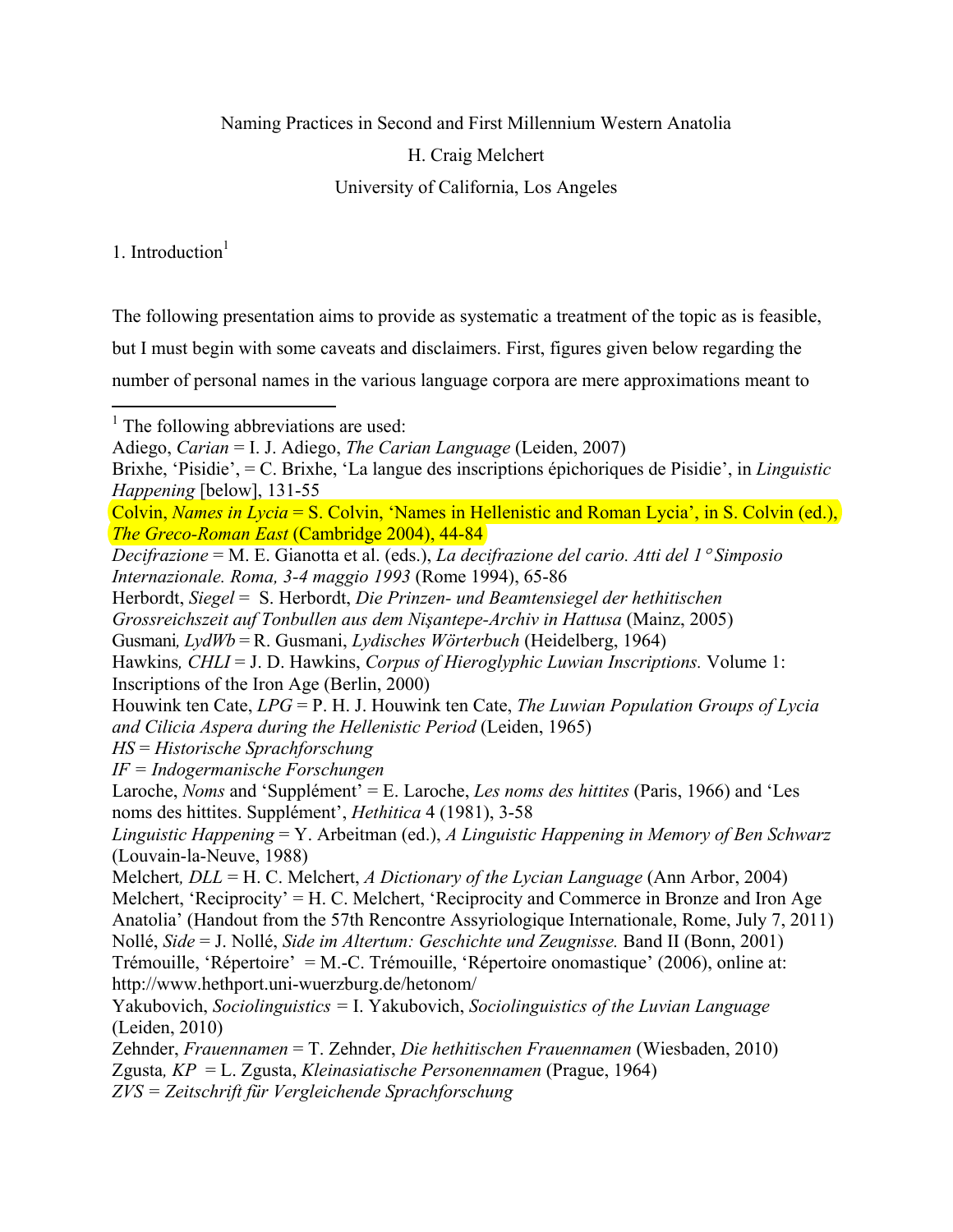give an *order of magnitude* of the available data. Reasons for this include: (1) reading of a word as a personal name instead of an appellative is not always assured (nor even the segmentation in the case of scriptio continua); (2) constant publication of new texts adds new examples not yet in the handbooks.

Second, assignment of indirect attestations to specific Anatolian Indo-European languages varies in degree of assurance: hence designations "in Lycia" or "in Isauria" rather than "Lycian". Such assignment has a considerably higher degree of certainty for Lydian and Carian than for the others, due to the *relative* dialectal isolation of Lydian and unique phonological developments in Carian. However, there are some Luvian or Carian names attested in Lydian contexts (see 4.2 (7) and 4.3 (13) below), and there is other limited evidence for the spread of individual names: note the case of Greek-influenced Carian *Músat-* and Pisidian Μουσητα- (see 4.5.1.2 (22) below).

Third, some differences cited in the typology and percentages of borrowed names reflect special circumstances of our corpora: (1) the overwhelming majority of Carian texts are from Egypt, not Caria; (2) Hieroglyphic Luvian texts include Southern Anatolia and Syria. Fourth, with a single exception ("Satznamen"), the presentation is confined to (synchronic) typology with no attempt to determine the *origins* of the various types. Finally, I do assume with Goetze, Houwink ten Cate, Adiego, et al. strong continuity from the second millennium to the first.<sup>2</sup>

### 2. Morphological Preliminaries

Both forms of Luvian, Lycian, and to a lesser extent Carian and Lydian all show the phenomenon dubbed "*i*-mutation":<sup>3</sup> animate stems insert an *-i*- between stem and ending just in the nominative and accusative cases. A stem-final *-a-* is deleted before the inserted *-i-*. This addition does *not* alter the underlying stem. The effect for personal names is the widespread existence of doublets: thus Cuneiform Luvian <sup>m</sup>*Zida-/Ziti-* 'man' or *piyam(m)a-* 'given' (as first compound member) versus Lycian *-pijemi-* 'given' (second compound member).

 2 A. Goetze, *Journal of Cuneiform Studies* 8 (1954), 74-81; Houwink ten Cate, *LPG*; Adiego, Carian.

First established by F. Starke, *Untersuchung zur Stammbildung des keilschrift-luwischen Nomens* (Wiesbaden, 1990), 54-85. For the correct diachronic account see E. Rieken, *HS* 118 (2005), 48-74.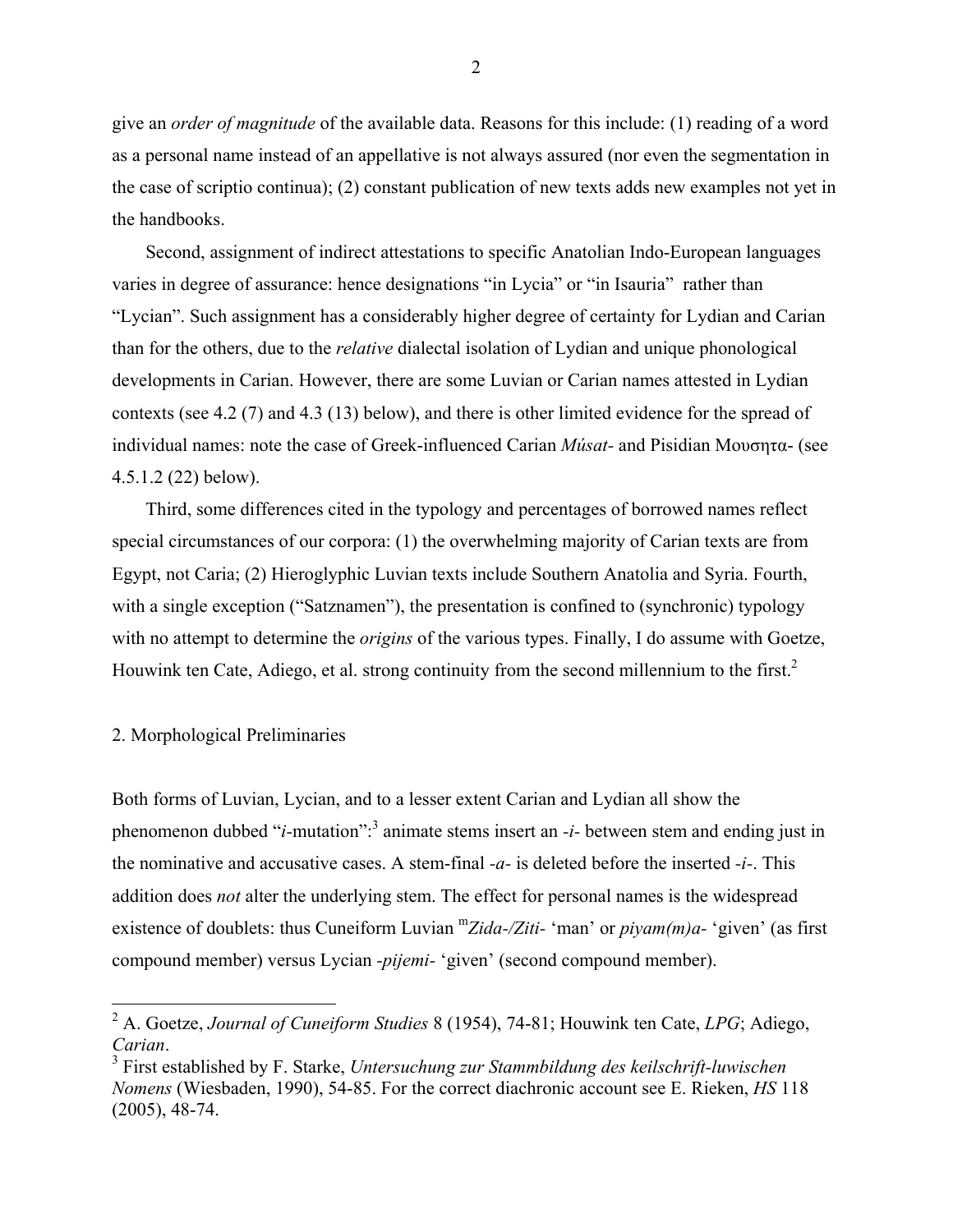At least Lycian also attests the PIE "individualizing" suffix *\*-on-* often used in personal names (the type of Latin *Catō* 'sharpy', Greek Στράβων 'the squinty-eyed one'), with or without "*i-*mutation": thus *Xudalij*<sup>ẽ</sup>- 'the nimble one' beside *Xudali-* or *Mutl*ẽ*i-* 'the mighty one' (cp. Luvian *Muwattalli-* 'mighty').

3. The Data Base (omitting indirect Hellenistic evidence)

Luvian (the three sources include significant overlap, so the total is not their sum!):

```
H(ieroglyphic) Luvian texts: \pm 210^4
```
Second millennium cuneiform texts (Hittite Empire period):  $\pm 280^5$ 

Personal seals:  $\pm 200^6$ 

Lycian:  $\pm 340^7$ 

Carian:  $\pm 200$  (including  $\pm 5$  from Greek,  $\pm 25$  from Egyptian)<sup>8</sup>

```
Lydian: \pm 50 (including <5 from Iranian)<sup>9</sup>
```
Pisidian:  $+30^{10}$ 

Sidetic  $\pm 25$  (including  $\pm 9$  from Greek)<sup>11</sup>

4. Formal Types of Personal Names

4.1 "Elemental"/Unanalyzable (including but not restricted to "Lallwörter")

<sup>&</sup>lt;sup>4</sup> Hawkins, *CHLI*.

Laroche, 'Noms' and Supplément'; Trémouille, 'Répertoire' .

<sup>6</sup> H. G. Güterbock, *Siegel aus Boğazköy I* and *II* (Berlin, 1940 and 1942) and Herbordt, *Siegel*, esp. 359-70.

<sup>&</sup>lt;sup>7</sup> Melchert, *DLL*, Colvin, *Names in Lycia*, and N. Cau, *Studi Ellenistici* 16 (2005), 345-76 and 377-421 (non uidi).

<sup>&</sup>lt;sup>8</sup> Adiego, *Carian*, passim (but I ignore his idiosyncratic transliteration of signs involving /i/ and  $\langle u \rangle$ .

<sup>9</sup> Gusmani*, LydWb* and idem, 'Anthroponomie in den lydischen Inschriften', *Linguistic Happening*, 179-96.

 $10$  Brixhe, 'Pisidie'.

<sup>11</sup> Nollé, *Side*; but for the readings of the letters see S. Pérez-Orozco, *Kadmos* 42 (2003), 104-8, 44 (2004) 75-7, and 46 (2008), 125-42.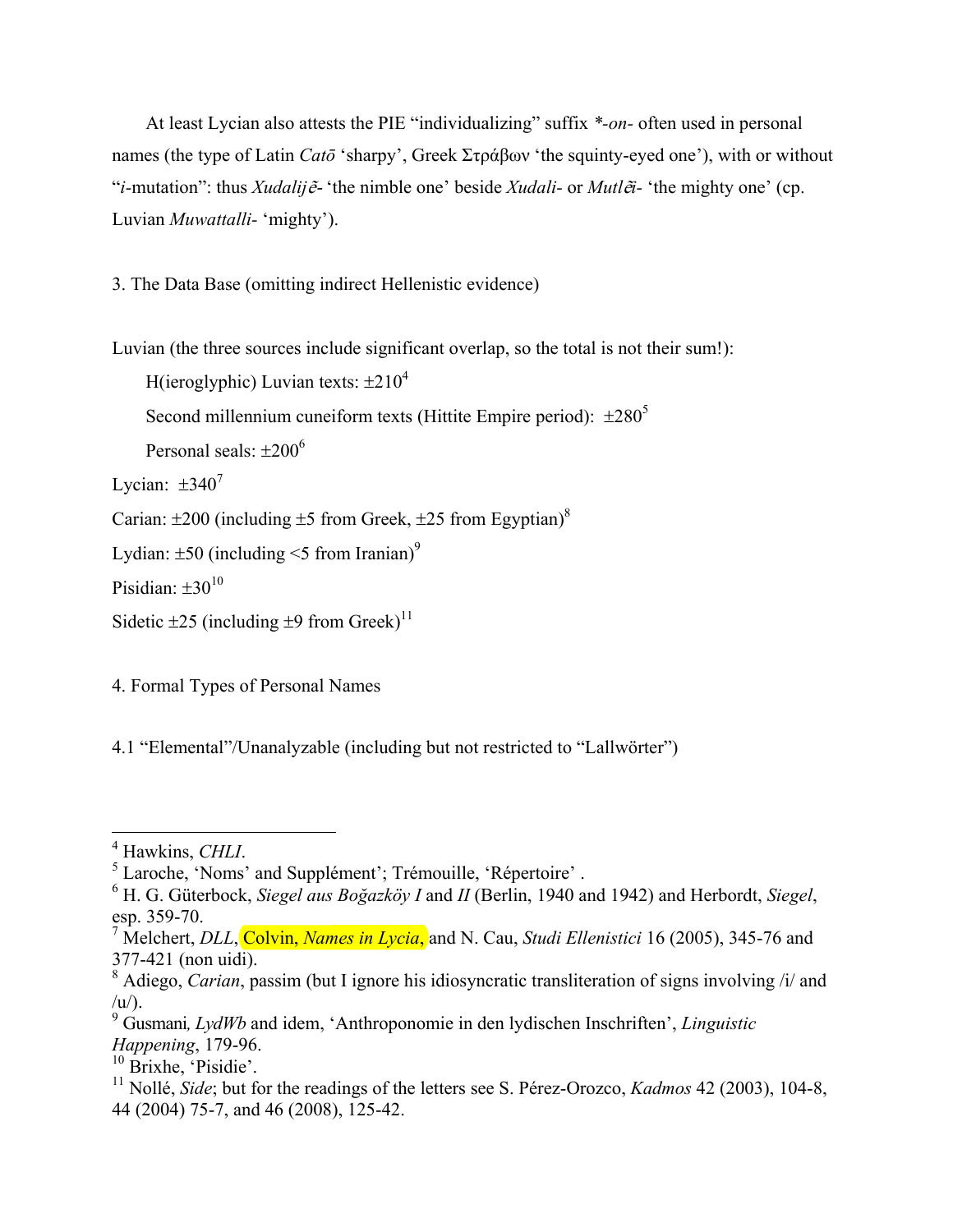(1) /Ta-/: *Da-a-a* (cuneiform, karûm period; Laroche, *Noms*, 169), <sup>m</sup>*Tā-* (Hittite Empire; Laroche, 'Supplément', no. 119a), *Tá-a-* (Hittite Empire hieroglyphic seals; Hawkins apud Herbordt, *Siegel*, 272), *Ta-* (HLuvian, KULULU lead strip 1, §3.9; Hawkins, *CHLI*, 507), *Ta-*  (Lycian, *TL* 65,72; 74c,2; Melchert, *DLL*, 104), Τα- (Pisidian; Brixhe, 'Pisidie', 149). (2) /Titti(ya)-/: m*Tittiya-* (karûm period and Hittite Empire; Laroche, *Noms*, 186), *Titi-* (Lydian, 30,1; Gusmani, *LydWb*, 213), Τιττι- (fem.!) in Isauria, Pisidia-Lycia; Zgusta, *KP*, 516.

### 4.2 Appellatives

1

These are all Luvic<sup>12</sup> in origin. Many occur also in compounds (see 4.5-6 below).

(3) /mo:wa-/ 'might' (including but not restricted to sexual potency): m*Mu-u-wa-* (Hittite Empire; Laroche, *Noms*, 122), *Mu-wa/i-á-* (Hittite Empire hieroglyphic seals; Hawkins apud Herbordt, *Siegel*, 265), *Mu-wa/i-* (HLuvian, KARKAMIŠ A4*a*, §9; Hawkins, *CHLI*, 152), = Μοας, Μουας, Μως in Pisidia, Pamphylia, Cilicia, Isauria; Zgusta, *KP*, 320, 334, 343. Note that in some instances this name *could* represent a "Kurzname" from possessive compounds cited in 4.6.1.1 below. Plus derivatives:

(a) /mo:wata/i-/ 'might, potency' (via a denominative verb /mo:wa:-/ 'be mighty, potent'): <sup>f</sup>Muwatti- (Hittite Empire; Laroche, *Noms*, 124), *Mu(wa)-ti-* (Hittite Empire hieroglyphic seals; Hawkins apud Herbordt, *Siegel*, 265-6), (masc.) *Mute-* (Carian; Adiego, *Carian*, 386), = Μο(υ)τας in Cilicia and Phrygia; Zgusta, *KP*, 334 and 339.

(b) /mo:watalli-/ 'mighty' (adjective from the preceding): m*Muwattalli-* (Hittite royal name et al.; Laroche, *Noms*, 123), *Mu-wa/i-ta-li-* (HLuvian, dynasty of Maraş; Hawkins, *CHLI*, 251), *Mutl*ẽ*i-*  (Lycian, 'the mighty one' with  $*$ -*on*+"*i*-mutation", *TL* 150,2 and M210; Melchert, *DLL*, 100), = Μότυλος in Caria; Zgusta, *KP*, 334 (perhaps also Μοταλις in Phrygia, per Houwink ten Cate, *LPG*, 103, but see Zgusta, *KP*, 334, note 300).

 $12$  To avoid the pernicious misunderstanding that first-millennium languages such as Lycian and Carian are *derived from* the known Luvian languages of the second millennium, I use 'Luvic' for the entire dialect group that includes at least both forms of Luvian and Lycian and probably also Carian, Pisidian and Sidetic. Others use 'Luvian' also for the larger group. Note that Lydian does not belong to this subgroup, though it also shares some common innovations with it.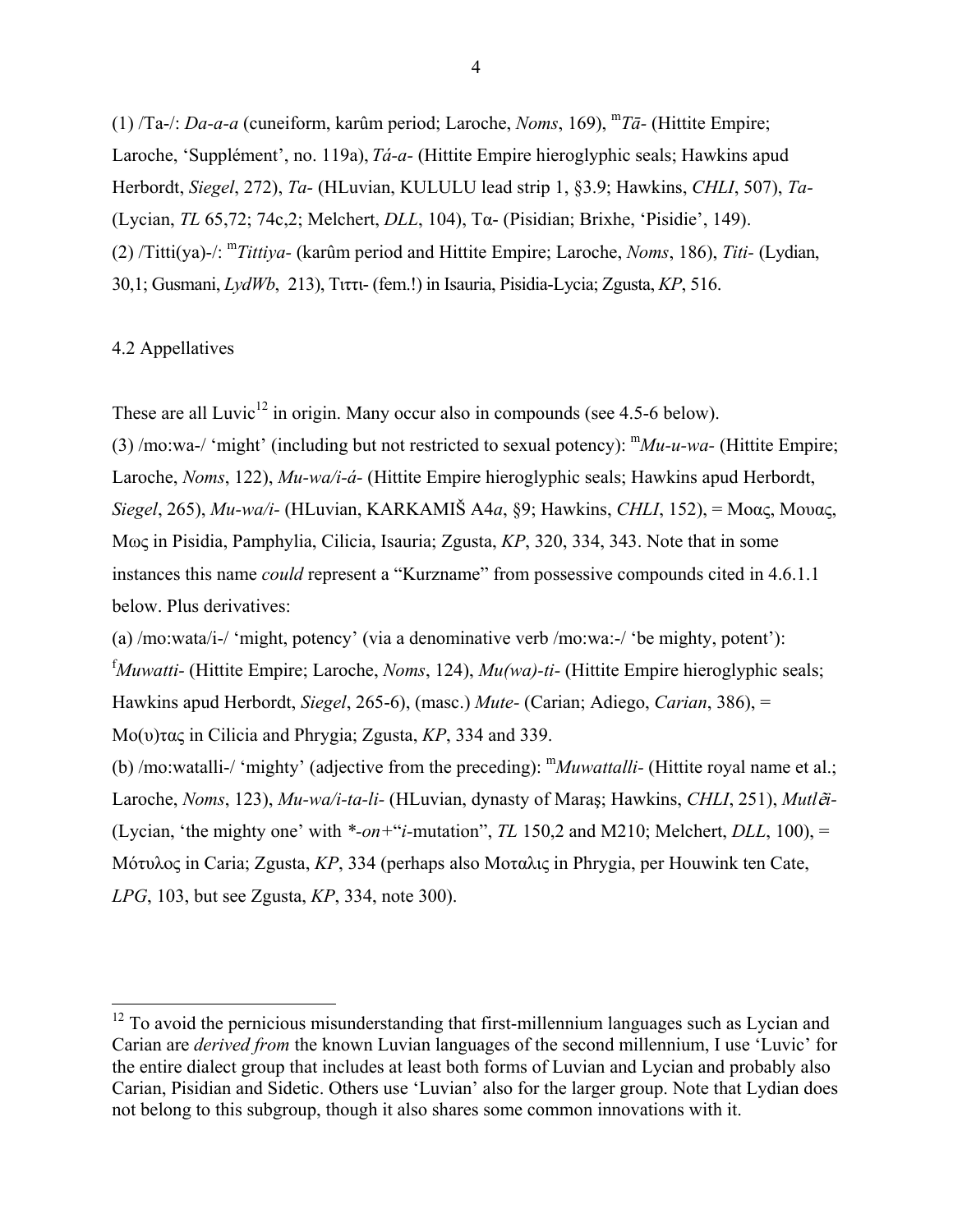(4) /pi:ha-/ 'luminescence'  $\lt^* b h \bar{e} h_2$ -o-, but by association with the Storm-god (of lightning) > 'might, power': *Pi-ha-á-* (Hittite Empire hieroglyphic seal; Hawkins apud Herbordt, *Siegel*, 267, refuting other alleged examples in Laroche, *Noms*, 139). Plus derivatives:

(a) /pi:hamma/i-/ 'resplendent; mighty' (denominative adjective from the preceding): *Pi-ha-mi*  (Hittite Empire hieroglyphic seal; Hawkins apud Herbordt, *Siegel*, 267; also HLuvian, ASSUR letter e, §1; Hawkins, *CHLI*, 535), *Pixma-* (Lycian, *TL* 116,1; Melchert, *DLL*, 101), = Πιγομος in Lycia; Zgusta, *KP*, 427.

(b) \*/pi:hra-/ 'resplendent; mighty' from a virtual *\*bhēh2-ro-* (contra Houwink ten Cate, *LPG*, 157, not directly attested in Luvian): *Pixre-, Pigr*ẽ*i-* (Lycian, *TL* 55,1 and N320,15; Melchert, *DLL*, 101), *Pixre-*, *Pixra-* (Carian; Adiego, *Carian*, 397—one of the two Carian forms may have the *\*-on-* suffix like Lycian *Pigr*ẽ*i-*).

(c) \*/pi:hramma/i-/ 'resplendent, mighty' (a blend of the preceding two or a denominative adjective from an intervening noun from \*/pi:hra-/): *Pik(a)rm-* (Carian; Adiego, *Carian*, 397), = Πιγραμις, Πιγραμος in Lycia; Zgusta, *KP*, 427-8.

(d) /pi:hassa/i-/ 'resplendent; mighty' (also substantivized to 'lightning'): *Pigśe-* (Sidetic, S9,5; Pérez Orozco, *Kadmos* 46, 127), = Π(ε)ιγασις in Lycia; Zgusta, KP, 427, and Πιγασσως in Caria.13 See also *-p/biks-* in Carian compound names.

(5)  $\theta$ hant-/ 'front' < \*h<sub>2</sub>ent- with derivatives 'foremost', whence 'first' and 'ruling/ruler' (see Houwink ten Cate, *LPG*, 149-50):

(a) /hantil(i)-/ 'first': <sup>m</sup>Ḫ*antili-* (early Hittite king et al.; Laroche, *Noms*, 58), *Xñtla-* (Lycian, N324,14; Melchert, *DLL*, 109—with suffix \*-*ileh*<sub>2</sub>).

(b) \*/hantawa-/ 'foremost, ruling' from a virtual \**h<sub>2</sub>(e)ntowo*- (the assured base of the Lycian denominative verb *xñtawa-* 'to rule' etc.): probably directly attested in Γδαβα- (Pisidian; Brixhe, 'Pisidie', 149-50—with regular voicing of  $t > d$  after nasal, loss of nasal, shift of  $w > v/b$ , and assimilation of *\*Kd- > Gd-* ).

(c) /hantawat(i)-/ 'ruler, ruling': probably attested in Γδβετι- (Pisidian; Brixhe, 'Pisidie', 150 an exact word equation with Lycian *xñtawat(i)-* 'ruler, king').

<sup>13</sup> W. Blümel, 'Einheimische Personennamen in griechischen Inschriften aus Karien', *Epigraphica Anatolica* 16 (1992), 29-4, at 23, and 'Über die chronologische und geographische Verteilung einheimischer Personennamen in griechischen Inschriften aus Karien', in *Decifrazione,* 65-86, at 74.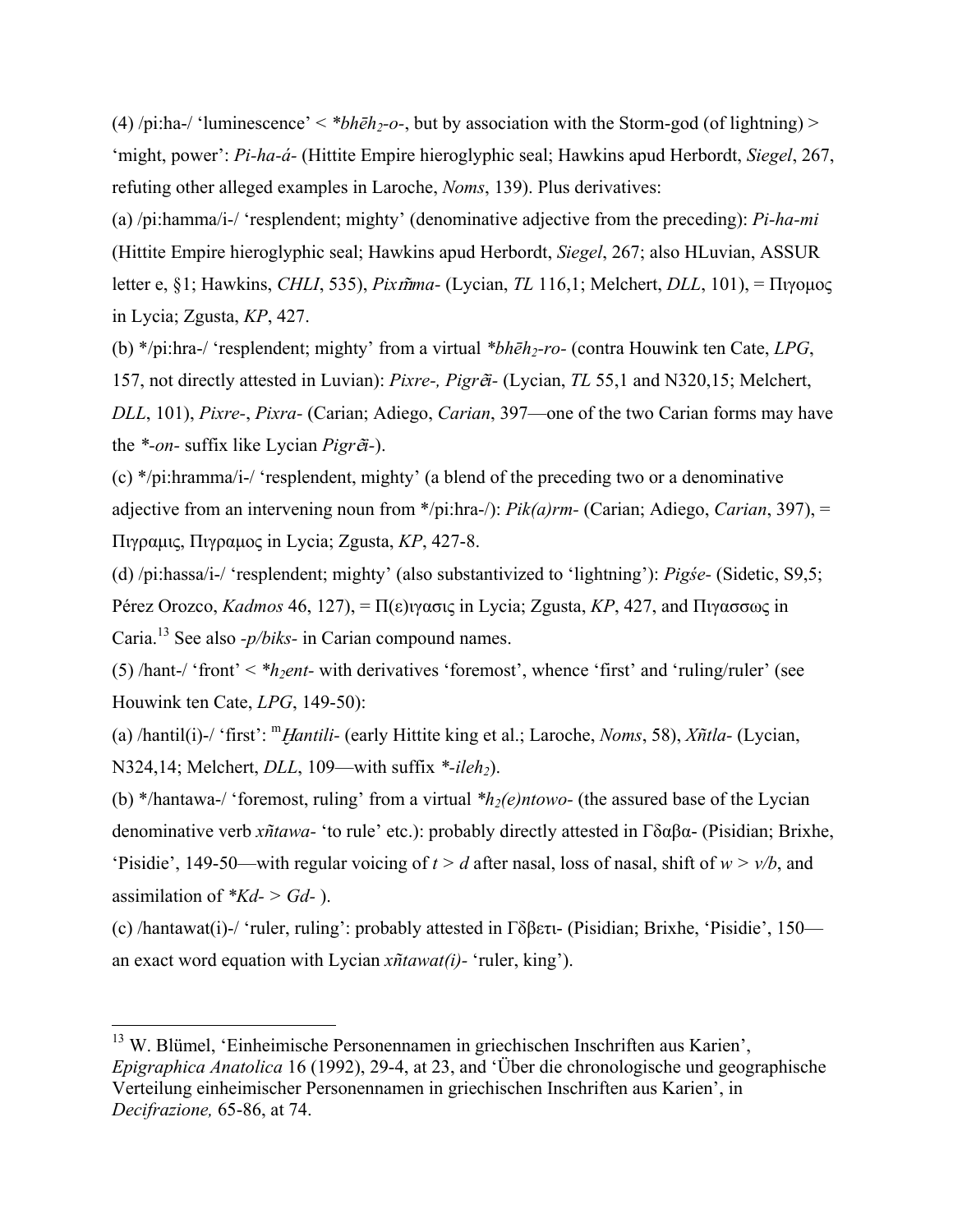(6) /immra-/ 'open country' from a virtual *\*dhghemro-*: probably directly attested in Ιμβρα/ης in Lycia; Zgusta, *KP*, 199. Or is this a "Kurzname" from compounds? Also in various derivatives: (a) /immrassa/i-/ 'of the open country': *I*β*(a)rsi-/*β*rsi-* (Carian; Adiego, *Carian*, 335, contra D. Schürr, '*Imbr-* in lykischer und karischer Schrift', *Die Sprache* 35 (1991-93), 163-73, at 171, and 'Karische und lykische Sibilanten', *IF* 106 (2001), 94-121, at 104-5) = Ιμβρασ(σ)ις/Ιμβαρσις in Caria; Zgusta, KP, 198-9 and Blümel in *Decifrazione*, passim. But Lycian *m<sup>mara*-</sup> does not belong here (Schürr, *Die Sprache* 35, 164 et alibi, contra Houwink ten Cate, *LPG*, 103). (b) /immralla/i-/ 'of the open country': Ιμβαρηλδος in Caria (the rendering with -λδ- assures that

the name is Carian; Adiego, *Carian*, 335).

(7) /huh(h)a-/ 'grandfather, forefather'  $\langle *h_2 \dot{e}uh_2 \rangle$ - (= Latin *auus*): *Quq*- (Carian; Adiego,

*Carian*, 334), = Γυγος in Caria. As per Adiego, either Carian or Luvian is also the source of "Lydian" Γύγης, since *\*h2* is not preserved in native Lydian words. Also a frequent second member of compound names.

(8) /ariyamma/i-/ 'lifted, exalted', participle to the verb seen in CLuvian *ariya-* 'to lift': *\*Arimmi-*, i.e. PUGNUS-*ri+i-mi-* (HLuvian, KULULU lead strip 1, §4.15 and 25, §9.58; Hawkins, *CHLI*, 506 and 508—for the verb see Hawkins, *CHLI*, 380), probably also attested in *Aríom-* (Carian; Adiego, *Carian*, 354, but the analysis is mine—HCM).

(9) /hwiyamma/i-/ 'running, runner, attendant': possibly attested in *Kbíom-* (Carian; Adiego, *Carian*, 371, but the analysis is mine—HCM), = Κεβιωμος in Caria. See also the Carian compound name *Šar-kbiom-* (Adiego, *Carian*, 416), probably 'running above, super-attending', similar but not identical to Lycian *hri-xuwama-* 'super-attending' or 'super-attendance' (see Melchert, *DLL*, 86 and in extenso García Ramón).<sup>14</sup>

4.3 Theophorics

<sup>&</sup>lt;sup>14</sup> J. L. García Ramón, 'Anatolian, Greek, Indo-European: From 'run' to 'assist, help'. Phraseology and syntax in the reconstruction of the Indo-European lexicon' (Handout from Thirtieth East Coast Indo-European Conference, Harvard University June 9, 2011). To appear in Innsbrucker Beiträge zur Sprachwissenschaft.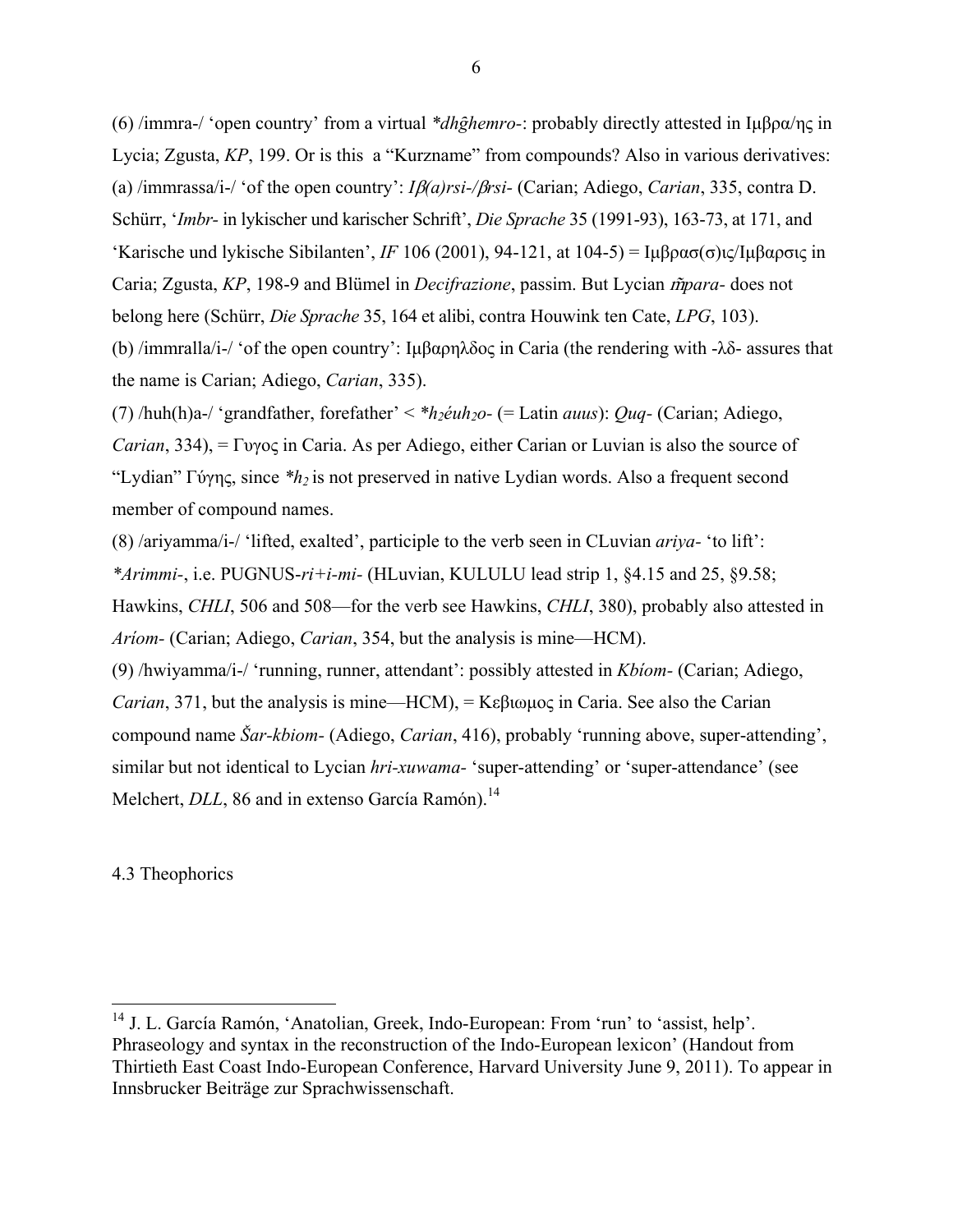Here I cite only the direct use of divine names as personal names or those with an appurtenance suffix. Determinative and possessive compounds are treated separately below in 4.5-6, and "Satznamen" in 4.7-8.

(10) /Iya-/ (i.e., the Luvo-Hittite form of Mesopotamian *Ea-*): f *Iya-* (Hittite Empire, Kuşaklı, *KuT*  49 Ro 3,12; Trémouille, 'Répertoire'), *I-ia-* (HLuvian, BEIRUT §1, prob. masc.; Hawkins, *CHLI*, 559), also in Ια- (fem.) in Sidé (text 102; Nollé, *Side*, 392), Bithynia, Phrygia, Pisidia, Isauria, Cilicia; Zgusta, *KP*, 188-9.

(11) /Kruntiya-/  $\sim$  /Runtiya-/, the Luvian Stag-god and tutelary deity (see Houwink ten Cate, *LPG*, 129-31): m.dLAMMA*-a-* (Hittite Empire, King of Tarhuntassa, Laroche, *Noms*, 223—on the reading /Kruntiya-/ for the first see Hawkins apud Herbordt, *Siegel*, 290 on the spellings CERVUS<sub>1-3</sub>-ti- on Hittite Empire hieroglyphic seals), *\*Runtiya*-, i.e. CERVUS and CERVUS<sub>2</sub>-ti*ia-* (HLuvian, GÜRÜN §1b and BABYLON 3, Hawkins, *CHLI*, 297 and 397), in Ρωνδας in Cilicia and Ρω(ι)ζις in Pisidia (the latter from assibiliated *\*Runza-*); Zgusta, *KP*, 446-7. Note also the double theophoric name Αρμα-ρωνζας (Moon- and Stag-god) in Cilicia; Zgusta, *KP*, 93. (12) /Sanda-/, an Anatolian war-god (see Houwink ten Cate, *LPG*, 136-7): m*Šanta* (Hittite Empire; Laroche, *Noms*, 156), in Σανδα(ς), Σανδης, Σανδος in Lycaonia, Pisidia, Caria, Cilicia; Zgusta, *KP*, 454. Note also the double theophoric names I *Sà-ta-ti-wa/i+ra/i-* /Sanda-tiwara-/ (Sanda and Sun-god) and <sup>*I</sup>Sà-ta-SARMA-ma<sub>x</sub>-/Sanda-sarma-/* (Sanda and Šarruma) (HLuvian,</sup> TÜNP 1, §1 and NIMRUD; Hawkins, *CHLI*, 155 and 570).

(13) /Tiwad(a)-/, the Luvian Sun-god: *Tivda-* (in Lydian context but definitely a Luvian name; Gusmani, *LydWb*, 213), also in *\*Tiwarama/i-* (HLuvian, CEKKE §17i; Hawkins, *CHLI*, 146—a rhotacized variant of the appurtenance adjective /Tiwad-ama/i-/ 'of the Sun-god'). Note also the double theophoric name /Sanda-tiwara-/ in (12). But significantly there are no traces whatsoever of *Tiwad-* in late Cilicia, Pisidia, Lycia, or Caria, not even in compounds.

(14) /Yarra/i-/, a southern Anatolian war-god: <sup>m</sup>*Yarri-* (Hittite Empire; Laroche, *Noms*, 77), <sup>I</sup> *Ia+ra/i-ri+i-i-* (HLuvian, KARKAMIŠ A6, A7, A15*b*, a regent—read /Yarri-/ contra Hawkins, *CHLI*, 124 and passim, who assumes an otherwise unattested †/Yariri-/). Note also as a personal name the likely appurtenance adjective /Yarrissa-/, i.e. *i-ia+ra/i-sà-*, 'of Yarri' in KULULU lead strip 1, §5.31. There are *no* clear traces of *Yarra/i-* in the late first millennium.

(15) *Artemis* (attested only in the first millennium!): *Artimu-* (Lydian; Gusmani, *LydWb*, 64-5 and 192), probably also *Artima-* (Lydian, thus with Zgusta, *KP*, 101 contra Gusmani in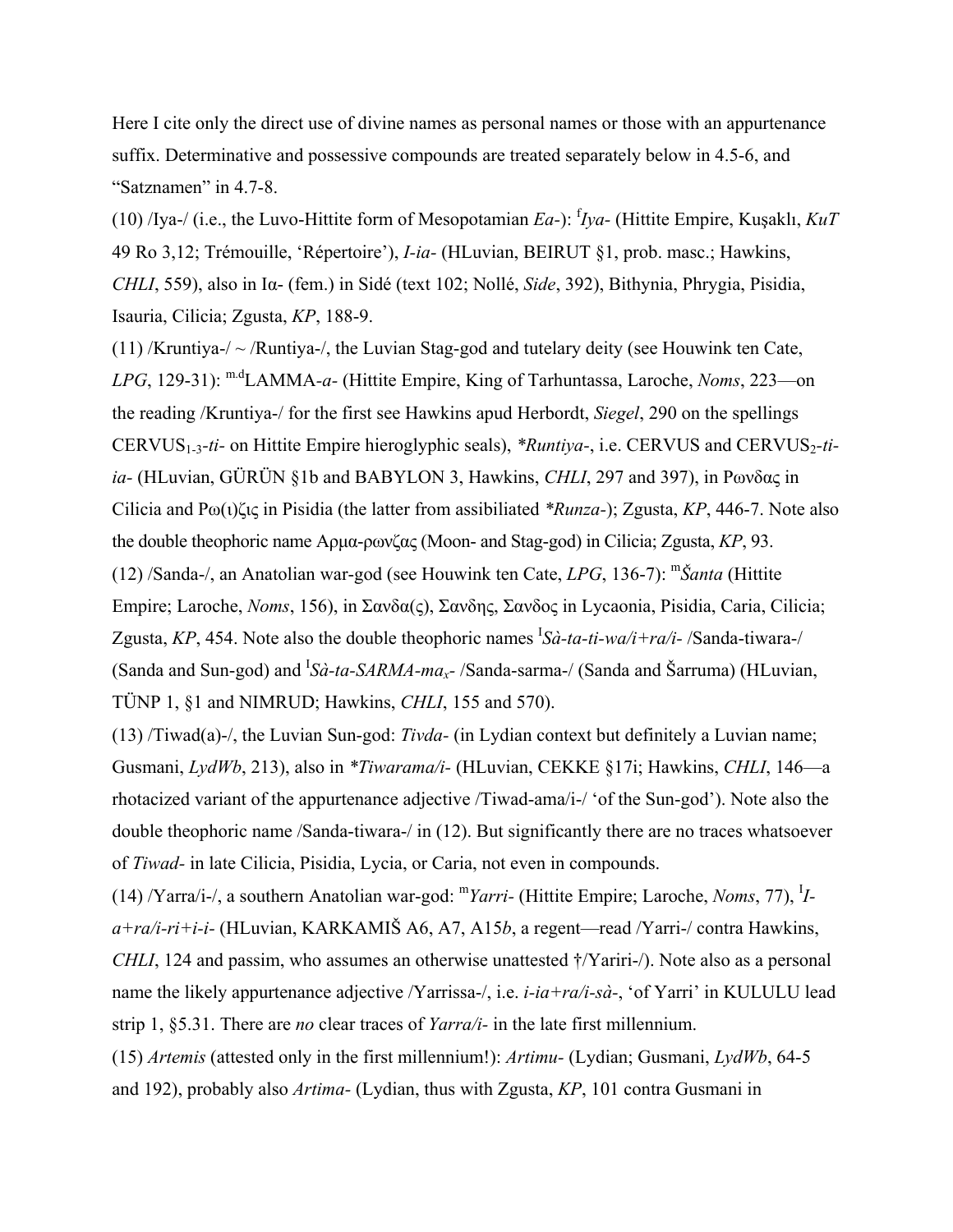*Linguistic Happening*, 192), *Artmi-* and *Rtim-* (Carian; Adiego, *Carian*, 356-7 with refs. and 410), also in Αρτ(ε)ιμας, Αρτειμος, Αρτ(ε)ιμης in Lycia, Pisidia, Caria, Lydia; Zgusta, *KP*, 99- 101. Note also the derived *Erttimeli-* = Αρτεμηλιν (Lycian, N320,5; Melchert, *DLL*, 94). All examples are masculine.

## 4.4 Ethnica

In striking contrast with the many Hittite names in *-uman-* from the karûm period ethnica as personal names are a very rare type in western and southern Anatolia. (16) Hittite Empire Luvian ethnica are limited to m*Alauwanni-* and <sup>m</sup>*Urawanni-* (Laroche, *Noms*, 27 and 198) and <sup>m</sup>*Luggawanni-* (Trémouille, 'Répertoire'). (17) In HLuvian the only assured example is  $<sup>I</sup>La-ka-wa/i-ni-$  /Lakawann(i)-/ 'the Lakean' in</sup> ADIYAMAN 2, §3 (Hawkins, *CHLI*, 351-2). Also possible is <sup>I</sup> \*447-*nu-wa/i-ia-* /Ninuwiya-/ 'the one of Nineveh' in KARKAMIŠ 11*b*+*c*, §2 (Hawkins, *CHLI*, 103-4). (18) The only assured Lycian name is *Pttaraze/i-* 'the one of Pttara' in *TL* 113,1. Also probable are *Xa/eriga-* and *Xerẽi-*, which cannot reflect an appellative 'eagle' (note the variant *Xariga-*M129), but more likely represent ethnica '(the) Carian' (thus Melchert, *DLL*, 108).

4.5 Determinative Compounds (including with divine names as first or second members)

4.5.1 Noun+Noun

4.5.1.1 First member stands in a dative function:  $N_2$  for  $N_1$ 

The function is assured by some examples with an inflected first member, which are underscored below.

(19) Exclusively female names in *-wašha/i-* and *-wašti-* 'pledge/gift to X' (X = deity, toponym, or person): f *Ala-waš*ḫ*i-* 'a pledge to Ala (city-name)', f *Āššui-waš*ḫ*a-* 'a pledge to the *a-*stone', f *Tāti-wašti* 'a pledge/gift to the father' (Hittite Empire; Laroche, *Noms*, 27, 47, 182), /Tarhuntiwasti/ 'a pledge/gift to Tarhunt' (HLuvian, MARAŞ 2, §1; Hawkins, *CHLI*, 273), perhaps also in Κρεσαουεστις in Isauria-Cilicia and Παπουστις 'pledge to the father'(?) in Phrygia-Lycia; Zgusta, *KP*, 257 and 416. See for further second millennium examples Zehnder, Frauennamen,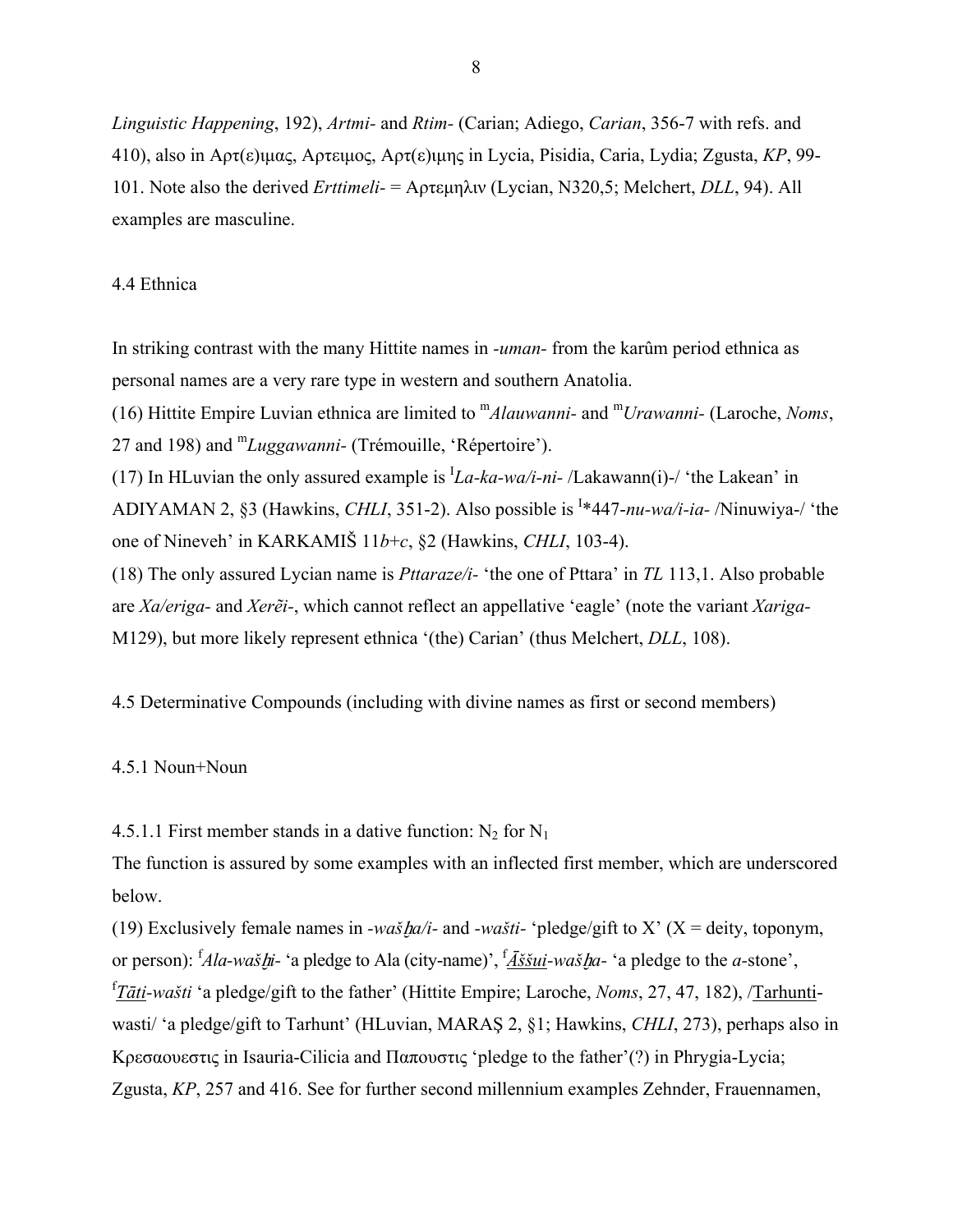97-8, but with a false analysis. For the sense 'pledge, gift' for the second element see Melchert, 'Reciprocity'.

(20) Names with second member /-warra/i-/ 'help, aid to X' ( $X =$  deity, person, entity): /Parniwarra/i-/, i.e. DOMUS*-ni-wa/i+ra/i-* 'help to the house(hold), /Parna-warra/i-/, i.e. ("\*69")*pa+ra/i-na-wa/i-ri+i-* 'idem' (HLuvian, ASSUR letter b, §1 and f+g, §33; KARKAMIŠ 17*a*, §6; Hawkins, *CHLI*, 534, 537, 192), /Tarhu-warra/i-/, i.e. TONITRUS*-hu-wa/i+ra/i-i-* 'help to Tarhunt-' (EĞREK §1; Hawkins, *CHLI*, 492—note the abbreviated first member!), FRATER*la-wa/i+ra/i-* 'help to the brother' and /Huhha-warra/i-/, i.e. AVUS*-ha-wa/i+ra/i-* 'help to the grandfather' (CEKKE §17d and §17j; Hawkins, *CHLI*, 145-6), /Kumma-warra/i-/, i.e. *ku-mawa/i+ra/i-* 'help to the sacred' (KARKAMIŠ A4*a*, §10; Hawkins, *CHLI*, 152), probably also *Ubat-woro-* 'help to the demesne' (Sidetic S5,1-2; Nollé, *Side*, 639—reading with Pérez Orozco, *Kadmos* 46, 128-9, but the analysis is mine—HCM).

4.5.1.2 First member in a genitival function:  $N_2$  belongs to  $N_1$  or  $N_2$  has the quality of  $N_1$ (21) Second member is a term of relationship, first is a deity or other: /Arma-nana/i-/ 'brother of the Moon(-god), <sup>m</sup>MI.ŠEŠ (Hittite Empire; Laroche, *Noms*, 39), LUNA.FRATER<sub>2</sub> (Hittite Empire hieroglyphic seals; Hawkins apud Herbordt, *Siegel*, 249-50), also HLuvian, KARAHÖYÜK §1; Hawkins, *CHLI*, 289, *Erme-nẽne/i-* (Lycian, *TL* 121; Melchert, *DLL*, 93), = Ερμενηννις in Lycia; Zgusta, *KP*, 172 (see Houwink ten Cate, *LPG*, 133 for likely further reflexes), *\*Tarhu(nta)-nana/i-*, i.e. TONITRUS-FRATER<sub>2</sub>- 'brother of Tarhunt-' (Hittite Empire hieroglyphic seals; Hawkins apud Herbordt, *Siegel*, 272-3); <sup>m</sup>*Hila-nani*- 'brother of the courtyard' (Hittite Empire, Maşat *HKM* 113 Vo 16; Trémouille, 'Répertoire'), *Dquq-* (Carian) 'grandfather of Ida', also in Ιδαγυγος in Caria (thus with Adiego, *Carian*, 362—a further equation with Lycian *Ddxug[a]-* is possible, but not assured).

Note the special subtype of <sup>m</sup>*Tati*-ŠES<sup>-</sup> 'brother of the (same) father' (Hittite Empire; Laroche, *Noms*, 182), = Τεδε/ι-νηνις in Lycia and Cilicia (Zgusta, *KP*, 508), contra Houwink ten Cate, *LPG*, 144-5—see on this type Watkins<sup>15</sup> and cp.  $\tilde{E}n\tilde{e}hi-*nere/i*$  under 4.5.3 (28) below. (22) Second member is /tsida/i-/ 'man' (usually written LÚ in cuneiform and VIR in hieroglyphs), first is a deity, toponym, or other (not always identifiable)—rampantly productive

1

<sup>15</sup> C. Watkins, 'Some Anatolian words and forms: Hittite *nega-, negna-,* Luvian *\*niya-, nani-*', in Heinrich Hettrich et al. (eds.), *Verba et Structurae. Festschrift für Klaus Strunk* (Innsbruck, 1995), 360-61.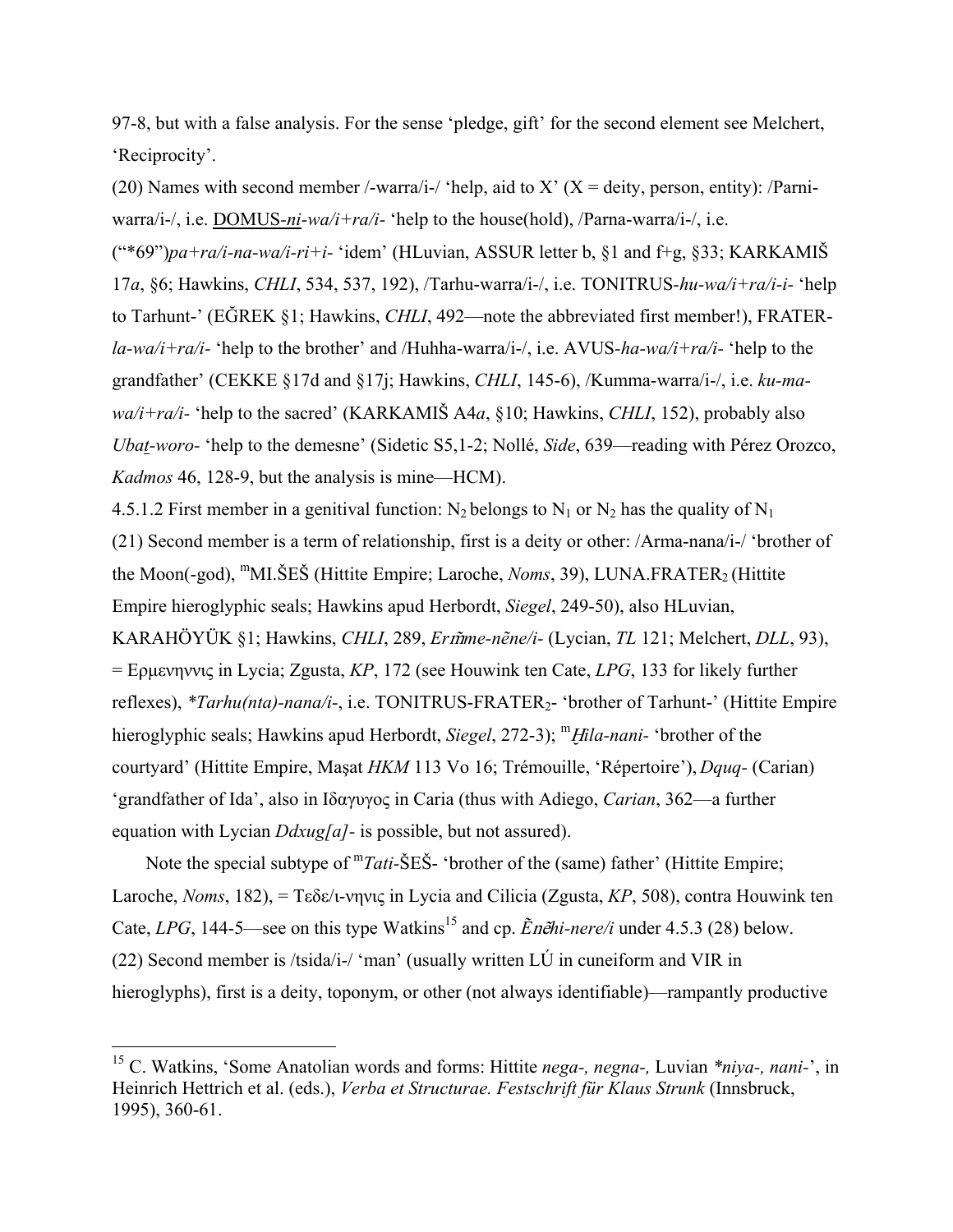in the second millennium (40+ examples): deities include m*Arma-*LÚ*-i-*, <sup>m</sup>*Šanta-ziti-*, <sup>m</sup>*Tar*ḫ*unda-ziti-*, \**Tiwada-ziti-* ( m.dUTU.LÚ*-i-*), <sup>m</sup>*Yarra-*LÚ*-i-*; city names <sup>m</sup>*Ankuwa-*LÚ-, <sup>m</sup>Ḫ*alpa-ziti-* (also TONITRUS.*HALPA-*VIR.*zi/a-*), <sup>m</sup>*Ninuwa-*LÚ-; various appellatives <sup>m</sup>Ḫ*arwa-*LÚ-ti- 'man of the road', *Imm(a)ra-ziti*- 'man of the open country' (see below!), <sup>m</sup>*Kuwalana*-LÚ- (also EXERCITUS.VIR.*zi/a-*) 'man of the army', <sup>m</sup>*Muwa-*LÚ*-i-* (also *Mu(wa)-*VIR(.*zi/a*)*-*) 'man of might/potency' (see below!), <sup>m</sup>*Pi*ḫ*a-ziti-* (also *Pi-ha-*VIR.*zi/a-*) 'man of resplendence; might', <sup>m</sup>Uhha-LÚ-i- 'man of the grandfather' (probably thus with Yakubovich, Sociolinguistics, 91), <sup>m</sup>*Uba-*LÚ*-i-* 'man of the dedication', <sup>m</sup>*Walwa-*LÚ*-i-* (also LEO-VIR.*zi/a-*) 'lion-man', <sup>m</sup>Ḫ*attagga-*LÚ- probably 'bear-man' (all Hittite Empire; Laroche, *Noms*, passim and Hawkins apud Herbordt, *Siegel*, 254, 261, 266, 268, 278); *Ipre-side/a-* (Lycian; Melchert, *DLL*, 96 following Carruba, = *Imm(a)ra-ziti-*, also = Ιμβρασιδης in Lycia, as per Schürr, *Die Sprache* 35, 165, but with a false historical analysis); \*/Mo:wa-zida/i-/ 'man of might' attested in modified form in Carian *Músat-* (Adiego, *Carian*, 386), Pisidian Μο(υ)σητα- (Brixhe, 'Pisidie', 143), = Mωσητας in Cilicia (Zgusta, KP, 343).<sup>16</sup> The attested forms cannot show the regular reflex of the Luvic name (compare the real Lycian *-sida-* in *Ipre-sida-*). Neither the voiceless stop nor the low vowel are explicable (contra Brixhe, 'Pisidie', 139, eta cannot represent [i]). Rather, with loss of the sense that the name was a compound, it was remodeled after Greek masc, names in  $-\alpha \tau n/\alpha \zeta$ , for which see Leukart.<sup>17</sup> Note that the simplex Mo(υ)ας, Μως is attested in the first millennium, but crucially no simplex \*Σιδα/ης. Colvin, *Names in Lycia* 66-67, cites the similar remodeling of Lycian *Purihimeti* as Greek \*Πυριβατης (gen. Πυριβατου) beside the direct rendering as Πυριματις. (23) Parallel examples in feminine names are rare: f *Ali-wanatti-* 'woman of Ali' (Hittite Empire,

Maşat, *HKM* 113 Ro 11; Trémouille, 'Répertoire'), f Ḫ*urma-wanatti-* 'woman of Hurma' (Hittite Empire; Laroche, *Noms*, 73—thus far these are the unique examples with 'woman' parallel to 'man' in the preceding type!), <sup>f.d</sup>SIN.IR-*i*- (*Arma*-) 'servant of the Moon(-god)'. f DINGIR.MEŠ.IR*-i-* (*Maššana-*) 'servant of the gods' (Laroche, *Noms*, 39 and 115). Note that both examples with 'servant' are feminine names.

<sup>1</sup> <sup>16</sup> But contra Zgusta, *KP* 337, Μουσατης in Lydia does not exist. As D. Schürr kindly reminds me, the text reads rather Μουσαίου (see Schürr,  $IF106$ , 101, note 7, citing O. Masson).

<sup>17</sup> A. Leukart, *Die frühgriechischen Nomina auf* -tās *und* -ās: *Untersuchungen zu ihrer Herkunft und Ausbreitung* (Vienna, 1994), 173ff.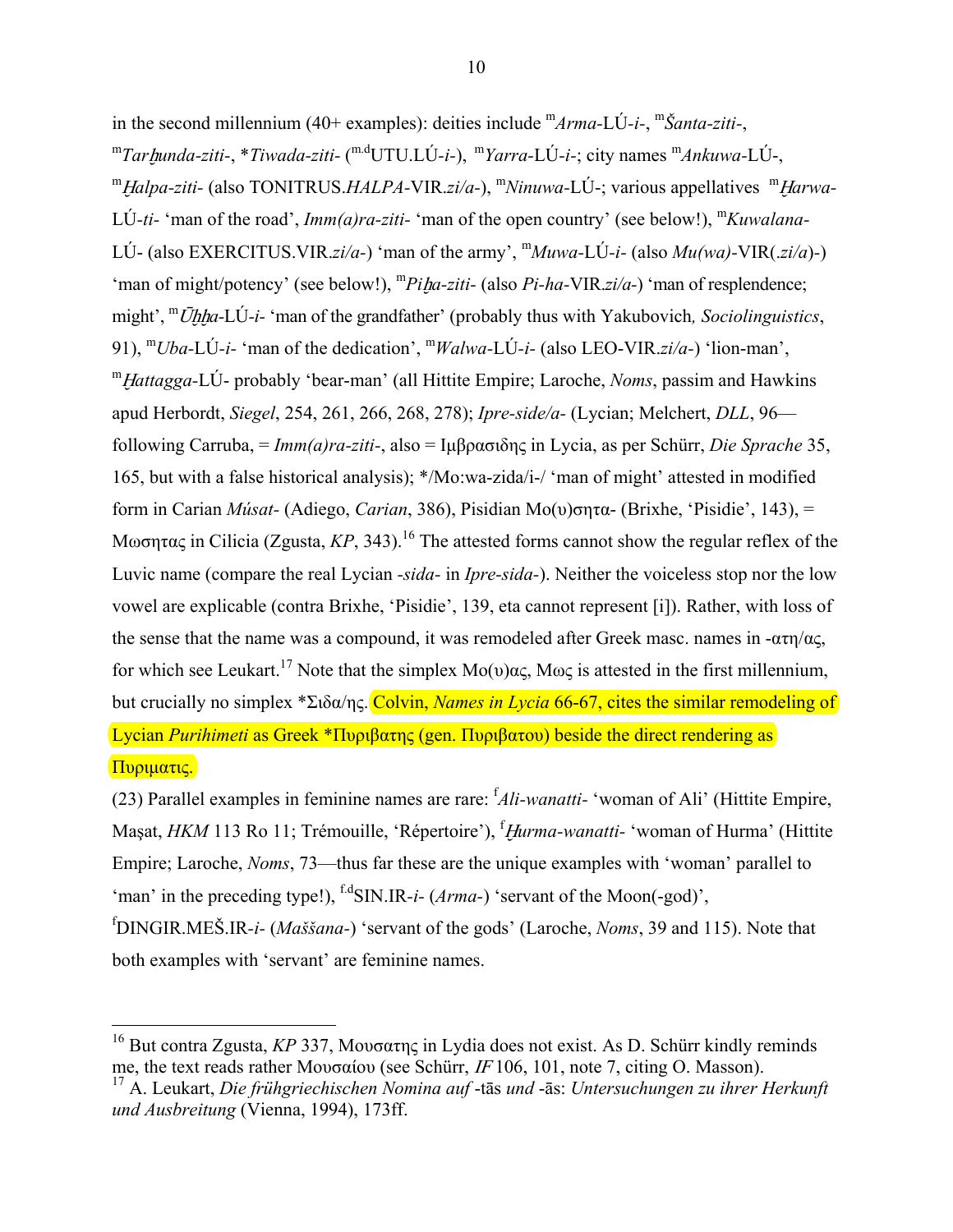(24) Second member is /walwa/i-/ 'lion' (usually written URMAḪ in cuneiform and LEO in hieroglyphs): *\*Arma-walwi-* i.e. LUNA-LEO<sub>1-2</sub>- 'Lion of the Moon(-god)' (Hittite Empire hieroglyphic seals; Hawkins apud Herbordt, *Siegel*, 250), <sup>m</sup>M*ūwa*-URMAH- 'lion of might', <sup>m</sup>*Pi*ḫ*a-walwi-* 'lion of resplendence; might' (Hittite Empire; Laroche, *Noms*, 124 and 141), also attested as *Pi-ha-*LEO- and variant *Pi-ha-sà-*LEO- (Hittite Empire hieroglyphic seals; Hawkins apud Herbordt, *Siegel*, 267-8).

(25) Second member is a deity: <sup>m</sup>*Kuwalana-*<sup>d</sup> LAMMA- 'tutelary deity of the army' (Hittite Empire; Laroche, *Noms*, 102), /Halpa-tiwara-/, i.e. TONITRUS.HALPA-*pa*-SOL-*wa/i+ra/i-* 'Sungod of Aleppo', /Wasu-sarma-/, i.e. *wa/i4-su-SARMA-ma-* 'Šarruma of good/favor', and /Huhhasarma-/, i.e. AVUS*-ha-SARMA-ma-* 'Šarruma of the grandfather' (HLuvian, respectively CEKKE, §17o, TOPADA, §1-2, ERKİLET 1, §1; Hawkins, *CHLI*, 146, 452, 494). (26) Second member is an abstract/result noun: *Wašh-uba-* 'pledge-donation' (karûm period; Laroche, *Noms*, 206), surely = *Was-ube-* 'idem' (Lycian, *TL* 32u,1; Melchert, *DLL*, 107 identification by Laroche); *Hlmi-dewe-* 'extra gift' or similar (Lycian, *TL* 139,5; Melchert, *DLL*, 95).

### 4.5.2 Adverb+Noun

I interpret as determinative compounds only those with a deity or term of relationship as second member. Those with an abstract second member are probably instead possessive compounds, listed below under 4.6.2.

(27) /P(a)ri-Sarma-/, i.e. PRAE-*ri+i-SARMA-ma-* 'forward (= most prominent) Šarruma' (HLuvian, KARKAMIŠ 4*a*, §2; Hawkins, *CHLI*, 152); *Epñ-xuxa-* 'behind-grandfather = greatgrandfather'(?) (Lycian, *TL* 127,1; Melchert, *DLL*, 93), *Šr-quq-* 'super-/hyper-grandfather (idem)' (Carian; Adiego, *Carian*, 419). See also the complex *Dd-epñ-newe-* 'After-descendant of Ida' (Lycian, *TL* 98,1 et alibi; Melchert, *DLL*, 93—analysis of the last two elements follows Carruba. $18$ 

# 4.5.3 Adjective+Noun

<sup>18</sup> O. Carruba, 'Su alcuni nomi di parentela in licio e in nesico', *Parola del Passato* 24 (1969), 275.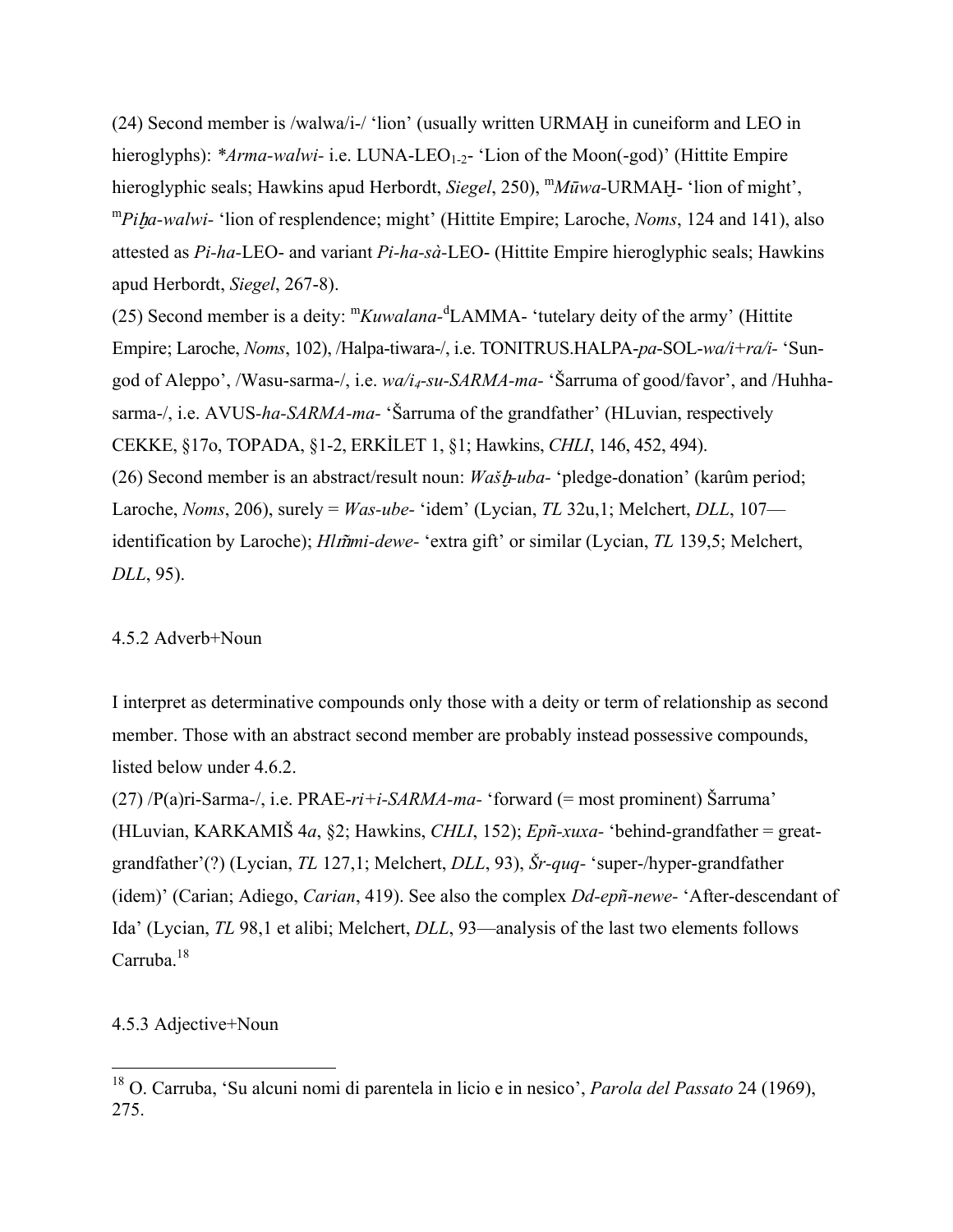These are relatively rare and of varied types.

(28) <sup>m</sup>*Kummaya-*LÚ- (*\*Kummaya-ziti-*)'sanctified man' (Hittite Empire; Laroche, *Noms*, 97, and also on Hittite Empire hieroglyphic seals; Hawkins apud Herbordt, *Siegel*, 259 and 299), <sup>m</sup>*Piyama-(a)radu-* 'given devotee' (Hittite Empire; Laroche, *Noms*, 141—for the analysis see Melchert apud Yakubovich, *Sociolinguistics*, 93 and compare with a genitival first member <sup>m.d</sup>U*na-ra-du-* = \**Tar*ḫ*unna-aradu-* and <sup>m</sup>*Tar*ḫ*unda-(a)radu-* 'devotee of Tarhunt-'; Laroche, *Noms*, 176-7), /Tiyamma-aradu-/, i.e. *Ti-ia-ma+ra/i-tu-* 'attendant(?) (i.e. standing) devotee' (HLuvian, IVRIZ 1, §4; Hawkins, *CHLI*, 516); also <sup>m</sup>SUM-ma-<sup>d</sup>LAMMA- 'the given tutelary deity' (Hittite Empire; Laroche, *Noms*, 141—for this interpretation see Melchert, 'Reciprocity'), <sup>m</sup>Ura-hattuša-'Great Hattusha' and also the hybrid Luvo-Hittite <sup>m</sup>*Ura-walkui-* 'great lion' (Hittite Empire; Laroche, *Noms*, 197) beside the purely Luvian *\*Ura-walwi-*, i.e. MAGNUS-LEO- (Hawkins apud Herbordt, *Siegel*, 277), <sup>m</sup>*Ura-*<sup>d</sup> U- 'great Storm-god' (Hittite Empire; Laroche, *Noms*, 198) and <sup>m</sup>GAL.<sup>d</sup>IŠTAR-a- 'great Šaušga' (Hittite Empire; Trémouille, 'Répertoire'); (masc.) *Énêhinere/i-*  $^{\prime}$ (of) sister of the same mother' (Lycian, *TL* 137,1, thus per Oettinger<sup>19</sup> with nasal perseveration for *\**ẽ*nehi-*, effectively equivalent to a Noun+Noun compound *\*Ene-nere/i-* and the type cited in  $4.5.1.2$  [21] end).

# 4.5.4 Noun+Adjective

 $\overline{a}$ 

### 4.5.4.1 With an ordinary adjective

(29) <sup>m</sup>*Maššana-ura-* 'great (one) of the gods' (Hittite Empire; Laroche, *Noms*, 115—cp. titles like *tuppa(la)n-uri-* 'chief of the *t.*'); *D-b(i)krm-* 'Ida-mighty' (Carian; Adiego, *Carian*, 361—see *Pik(a)rm-* above under 4.2 [4c]); X-*uśoλ-* 'X-blessed' or similar, including *Iduśol-*/*Duśoλ-* = Ιδυσσωλλος 'Ida-*blessed*', *Pnuśoλ* and variants = Пονυσσωλλος 'All-*blessed*', Μαυσσωλλος likely 'Much-*blessed*'(Carian; Adiego, *Carian*, passim, but analysis of the last with *ma- =*  HLuvian nom.-acc. sg. neuter *ma* 'much' < *\*mégh2*, is mine—HCM; for *uśoλ-* see 4.6.1.4 below).

<sup>19</sup> N. Oettinger, 'Etymologisch unerwarteter Nasal im Hethitischen', in J. E. Rasmussen (ed.), *In honorem Holger Pedersen. Kolloquium der Indogermanischen Gesellschaft vom 26. bis 28. März 1993 in Kopenhagen* (Copenhagen, 1994), 318.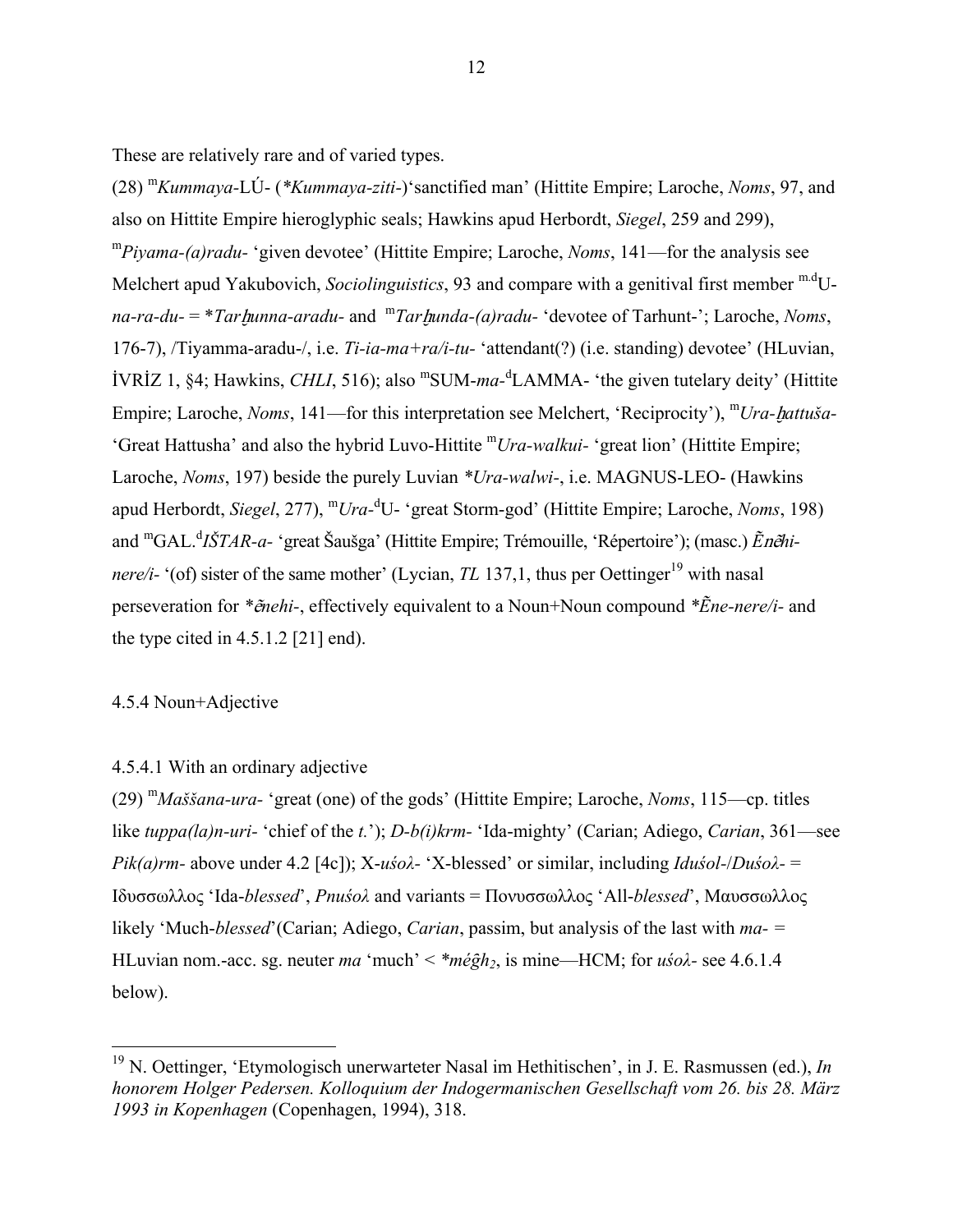### 4.5.4.2 With a past participle

These *probably* have the sense '\_\_ed *by* X', where the first member functions as the agent of the underlying verb, but compare the discussion in 4.8.5.3 below.

(30) *Mahane-pijeme/i-* 'given by the gods', *Natrbbij*ẽ*me/i-* 'given by Natr', "translated" by Ἀπολλόδοτος (Lycian, respectively N302,2 and N320,4; Melchert, *DLL*, 98 and 100); the latter = Νετερβιμος in Caria. Note also \**Wese-pijeme/i-* 'given by/with W.' = Οσαβαιμις in Lycia—for the last example see the references in Melchert, *DLL*, 107 and the discussion in 4.8.5.3 below and examples in first-millennium Lycia and Pisidia in -π(ε)ιμις (see Houwink ten Cate, *LPG*, 177); *Masa-uw*ẽ*t(i)-* 'favored/regarded by the gods' (in Lycian context N314a,4 with a Milyan shape; see D. Schürr, 'Lykisch und karisch *un-*', *HS* 122 (2009), 102, and compare *Unuw*ẽ*me/i*below in 4.5.5 [31]).

4.5.5 Adverb+Adjective (usually a past participle)

(31) *Un-uw*ẽ*me/i-* 'well regarded' (Lycian, *TL* 62,1; Schürr, *HS* 122, esp. 104); *Šar-uśoλ-* 'super- /hyper-*blessed*' (Carian; Adiego, *Carian*, 418). Possible also is Σροημις in Cibyratis, a virtual *\*Ser-uwammi-* 'highly regarded' (tentatively thus Schürr, *HS* 122, 100).

4.6 Possessive Compounds ("Bahuvrihis")

# 4.6.1 Noun+Noun

All clear examples show a genitival relationship 'having the  $N_2$  of  $N_1$ '.

4.6.1.1 There is a *massively productive and persisting* type /X+mo:wa-/ 'having the might/potency of X' with a deity, toponym, person, or other noun as first member, as already demonstrated by Houwink ten Cate, *LPG*, 166-9 (see also below those with an adjective or adverb as first member).

(32) Deities: f Ḫ*epa-muwa-* 'having the might of Hebat', m.d*IŠTAR-mūwa-* 'having the might of *Šauška*' (Hittite Empire; Laroche, *Noms*, 68 and 171), = *sà-US-ka-mu(wa)-* (Hittite Empire hieroglyphic seals; Hawkins apud Herbordt, *Siegel*, 270), \*/Sanda-mo:wa-/ 'having the might of Sanda' attested in the Kurzname /Sandamu-/, i.e. <sup>I</sup>Sà-ta-mu- (HLuvian, CEKKE §17i; Hawkins,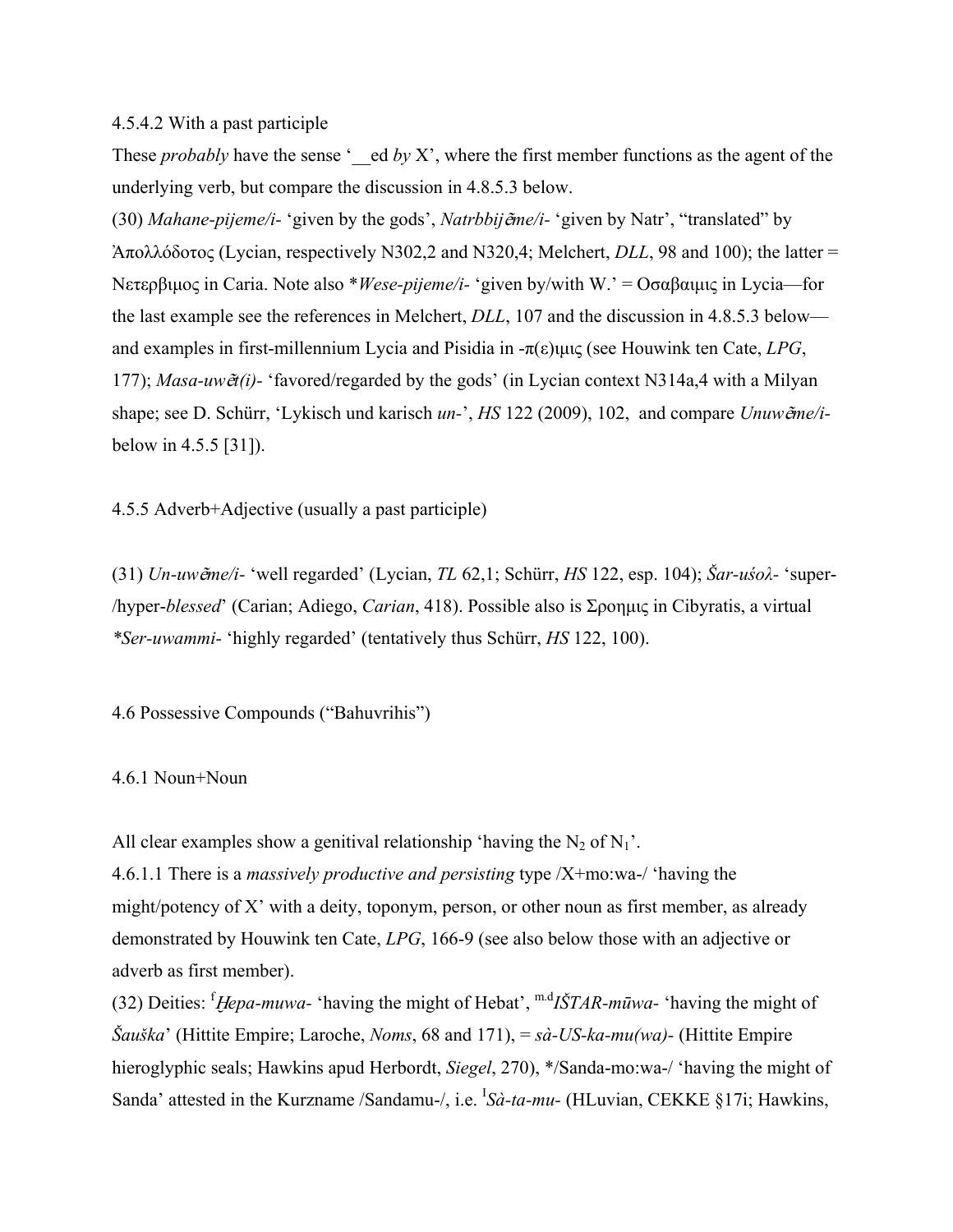*CHLI*, 146—for my claim of a Kurzname see below in 4.8.1); the first example is probably also attested in first-millennium Κβα-μοας in Lycia (Zgusta, *KP*, 220).

(33) Toponyms: <sup>m</sup>Ḫ*alpa-muwa-* 'having the might of Aleppo', m*Mizra-*A.A*-a-* 'having the might of Egypt', etc. (Laroche, *Noms*, 55 and 119 and passim), = *mi-zi/a+ra/i-mu(wa)-* (Hittite Empire hieroglyphic seals; Hawkins apud Herbordt, *Siegel*, 264-5), /\*Halpa-mo:wa-/ also in the Kurzname /Halpamu-/, i.e. TONITRUS*.HALPA-pa-mu-* beside \*/Harrana-mo:wa-/ in the Kurzname /Harrana-mu-/, i.e. <sup>*I</sup>hara/i-na-mu*- 'having the might of Harran' (HLuvian, CEKKE</sup> §17k and §17a; Hawkins, *CHLI*, 145-6), *Kbd-mu-* 'having the might of Kaunos' (Carian; analysis with Adiego, *Carian*, 370).<sup>20</sup>

(34) Various appellatives: <sup>m</sup>*Pūna-*A.A- 'having all might/potency' (Hittite Empire; Laroche, *Noms*, 150), = *Puna-muwe-* (Lycian, *TL* 35,12 etc.; Melchert, *DLL*, 102), <sup>m</sup>*Pi*ḫ*a-*A.A- and <sup>m</sup>Pihašša-A.A- 'having the might of resplendence' [but probably actually 'having the might of the luminous Storm-god of lightning] (Hittite Empire; Laroche, *Noms*, 139-40), = *pi-ha-mu(wa)*  and *pi-ha-sà-mu(wa)-* (Hittite Empire hieroglyphic seals; Hawkins apud Herbordt, *Siegel*, 267), <sup>m</sup>*Uhha-mūwa-* 'having the might of the grandfather' (probably thus with Yakubovich, *Sociolinguistics*, 191—cp. *Nani-muta-* below), <sup>m</sup>*Ir*ḫ*a-*A.A.- 'having the might of the border territory' (Hittite Empire; Laroche, *Noms*, 80), /Pidanti-mo:wa-/, i.e. <sup>I</sup>LOCUS-ta/i<sub>4</sub>-ti-mu-wa/i-'having the might of the place' (HLuvian, BOYBEYPINARI 1 §11; Hawkins, *CHLI*, 336—note here the full form of the second member); first millennium examples with an unclear first member include those with *u/úksmu-* 'having the might of *waksa-*' (Carian; Adiego, *Carian*,  $427$ ) =  $\Omega$ υαξα-μοας/-μως in Isauria and Cilicia. See further 4.6.1.4 below. (35) Also with a second member /mo:wata/i-/ (see above 4.2 [3a]): *Puna-muwati-* 'having all might/potency' (karûm period; Laroche, *Noms*, 150), (fem.) /Pana-mo:wati-/ (HLuvian, BOYBEYPINARI 1, §1 etc.; Hawkins, *CHLI*, 336 —note the first vowel and full form of the second member!), /Nani-mo:(wa)ta-/, i.e. <sup>I</sup>na-ni-mu-ta- 'having the might/potency of the brother' (HLuvian, KULULU lead strip 1, §7.41; Hawkins, *CHLI*, 508).

<sup>20</sup> I. Yakubovich, 'The Luwian Names in *-wiya*' (paper presented at the conference 'Luwian Identities: Culture, Language and Religion Between Anatolia and the Aegean', University of Reading, June 10, 2011), has suggested that, in the possessive compounds with a toponym or an appellative for a place as first member (see examples below in [34]), the true reference is to the (chief) *deity* of the place. I find this proposal very persuasive.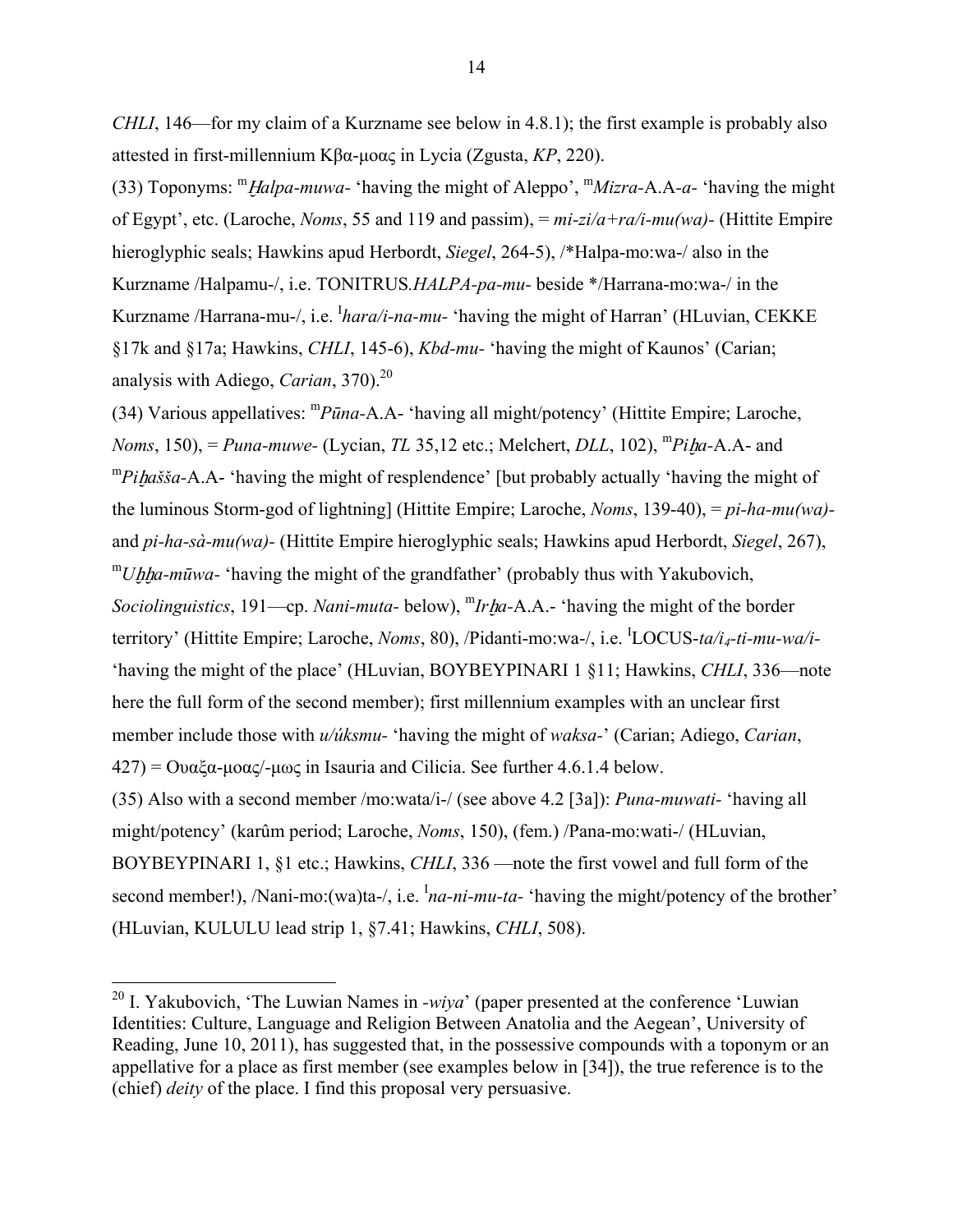4.6.1.2 X+/tsalma-/ (with a rhotacized variant /tsarma-/) 'having the protection of X' I analyze thus with Zehnder, *Frauennamen*, 52, not as a Satzname as per Neumann.<sup>21</sup> For the historical analysis see Melchert contra  $Lipp.<sup>22</sup>$ 

(36) \*/Tarhu(nta)-tsalma-/, i.e. d U-*zalma-* 'having the protection of Tarhunt-', m*Yarra-*PAP-/ -*zalma-* 'having the protection of Yarri' (Hittite Empire; Laroche, *Noms*, 177 and 76), the first also in TONITRUS*-hu-za+ra/i-ma-* /Tarhu-tsarma-/ (HLuvian, EĞREK, §1; Hawkins, *CHLI*, 493); also as per Neumann, *ZVS* 90, 140-1, seen in the first millennium Τροκο-ζαρμας in Cilicia, to which we may add Ια-ζαρμας 'having the protection of Ea' and Ρω-ζαρμας (for \*Ρωνζζαρμας) 'having the protection of Runza-' (contra Houwink ten Cate, *LPG*, 136, who wrongly takes the second member as the divine name *Šarruma-*).

4.6.1.3  $X+$ /wa:su-/ 'having the good (i.e., favor) of X'

 $\overline{a}$ 

These occur with a deity, toponym, or other less certain first member (on the real sense of those with toponyms see Yakubovich as per note 20 above).

 $(37)$ <sup>m</sup>Ali-wašu- 'having the favor of A.', <sup>f</sup>Anni-wašu- 'having the favor of the mother'(?) (Hittite Empire; Laroche, *Noms*, 33), /Halpa-wasu-/, i.e. TONITRUS.*HALPA-pa-wa/i-su-* 'having the favor of Aleppo' and /Tarhu-wasu(wa)-/, i.e. TONITRUS-*hu-wa/i-su-wa/i-* 'having the favor of Tarhunt-' (HLuvian, respectively MARAŞ 11, §7 and CEKKE §17l; Hawkins, *CHLI*, 271 and 146); the latter is attested also in m*Tar*ḫ*u-wašu-* (Hittite Empire; Trémouille, 'Répertoire'). 4.6.1.4 X+/waksi-/ 'having the *waksa-* of X' with "*i-*mutation" (probable!) In the absence of a clear second-millennium Luvian source, the meaning of the word remains unclear, but *waxs(s)a-* is well-attested as an appellative in Milyan (see Melchert, *DLL*, 134 with refs.), where the sense is likely positive. As per (34) above, it appears as the first member of

Carian *uksmu- =* Ουαξα-μοας/-μως 'having the might of *waksa-*'. I interpret names from Caria with a second member -υασσις, -υαξις, -υαΤις as containing the same element: Παν-υασσις/ -υαΤις 'having all *w.*', Ακτα-υασσις 'having the *w.* of *a.*' (note also Βρ-υαξις/-υασσις; Blümel, *Epigraphica Anatolica* 16, 12). It is the likely source of the further derived adjective *uśoλ-* 

'*waksa-*ed' ('blessed' or similar) from a virtual *\*waksy-alla-*: see the Carian determinative

<sup>21</sup> G. Neumann, 'Zu einigen hethitisch-luwischen Personennamen', *ZVS* 90 (1976), 139-144, at 141.

<sup>22</sup> H. C. Melchert, 'Luvian Lexical Notes', *HS* 101 (1988), 241-3 and R. Lipp, *Die indogermanischen und einzelsprachlichen Palatale im Indoarischen* (Heidelberg, 2009), 1.275, note 33.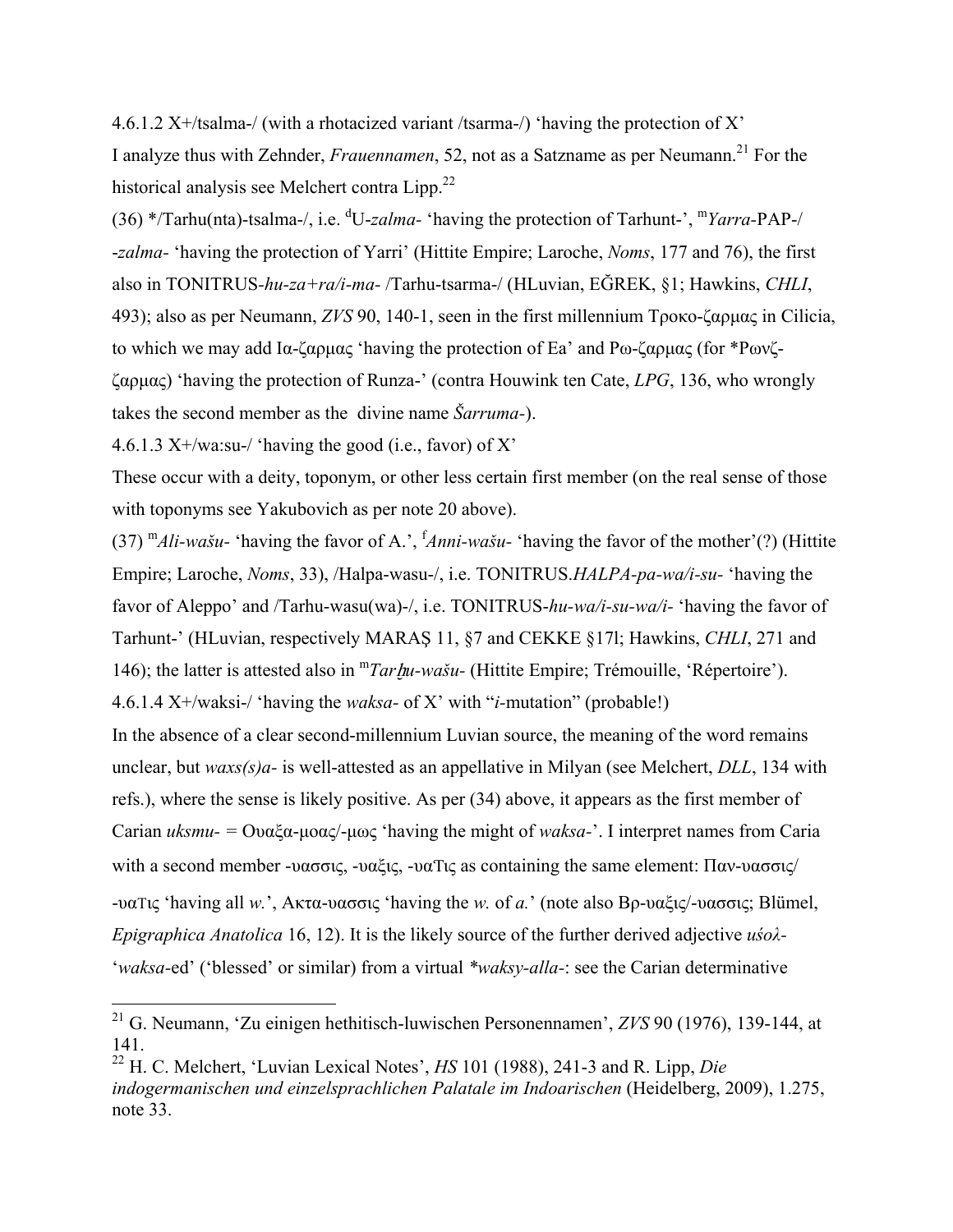compounds in 4.5.4.1 (29) above. See also 4.6.2 (38) immediately below regarding Σαρυασσις. Compare the discussion by Adiego, *Carian*, 344 with note.

#### 4.6.2 Adjective/Adverb+Noun

(38) <sup>m</sup>*Pariya-mūwa-* 'having might beyond', i.e. 'having surpassing might' and surely also <sup>m</sup>*Pariya-watra-* 'having surpassing *w.*' (Hittite Empire; Laroche, *Noms*, 137), <sup>m</sup>*Uppara-mūwa-*  'having superior might' (Hittite Empire; Laroche, *Noms*, 197 —*\*uppara-* 'superior' < PIE *\*upero-* = Avestan *upara-* and German *ober* 'upper, situated above'), = Οπρα-μοας in Lycia and Οπρα-μως in Cilicia-Pamphylia. See Houwink ten Cate , *LPG*, 162-3, but with confusion of Οπρα- 'superior' with the distinct Οβρα- (see correctly Schürr, *HS* 122, 107). Note also Pisidian Ουπερ-δοται- 'having superior X' (Brixhe, 'Pisidie', 146-7); /Ura-mo:wa-/, i.e. <sup>I</sup>MAGNUS+*RA/I-mu-wa/i-* 'having great might' (HLuvian, KULULU lead strip 1, §2.3; Hawkins, *CHLI*, 506), Σαρυασσις 'having super-/hyper-*waksa-*' (cp. Adiego, *Carian*, 340).

### 4.7 "Satznamen"

<u>.</u>

While these are not unheard of elsewhere in Indogermania, they are not a typical Indo-European type, and in Anatolia they were almost certainly created in imitation of Hurrian and Akkadian models. This source is betrayed by the unexpected verb-initial order in some examples, but they were eventually adapted further to the (S)OV word order of Anatolian Indo-European languages. Some putative examples necessarily remain speculative!

4.7.1 Type with the verb 'to be' in "Wunschnamen" either with imperative or indicative

4.7.1.1 Copulative ('shall be X')

(39) *Aruwãti(j)-esi-* 'he shall be high/exalted' (Lycian, *TL* 44b,18 etc.; Melchert, *DLL*, 92 analysis with Neumann). $^{23}$ 

4.7.1.2 Possessive ('X shall be [to him]' = 'he shall have  $X'$ )

(40) /A:stu-alamantsa-/, i.e.  ${}^{I}$ *á-sa-tú-wa/i-la-ma-za-* 'let name/renown be (to him)' and variants, /A:sti-wa:su-/, i.e. I *á-sa-ti-wa/i-su-* 'good/favor shall be (to him)', /A:sti-Tarhunza-/, i.e. <sup>I</sup> *á-sa-ti-*

<sup>23</sup> G. Neumann, 'Spätluwische Namen', *ZVS* 92 (1978), 127.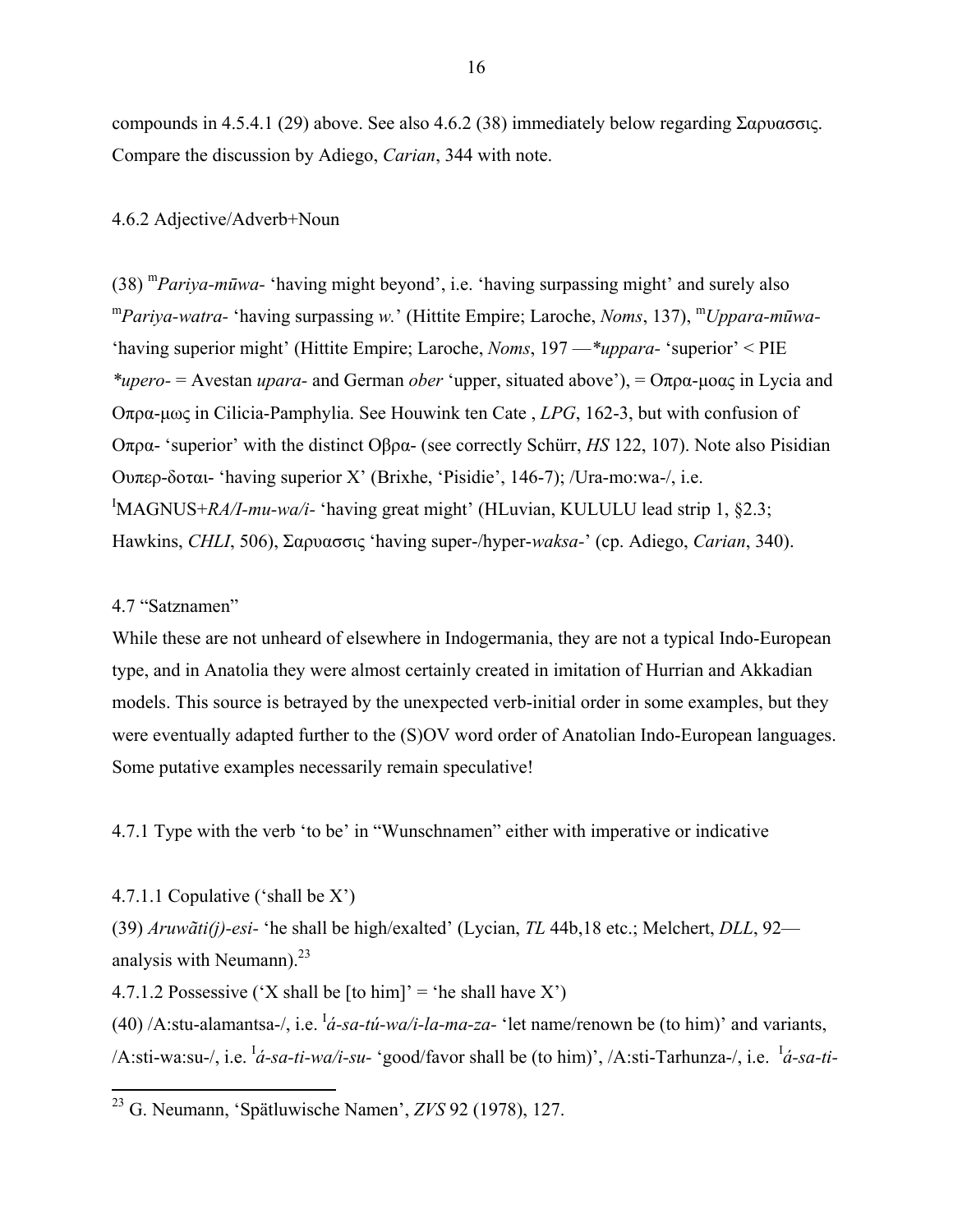TONITRUS-*hu-za-* 'Tarhunza- shall be (to him)' (HLuvian, respectively KARKAMIŠ A27*u*, l. 2, MARAŞ 11, §7, KARKAMIŠ A7, §8; Hawkins, *CHLI*, 165, 266, 129), *Esi-tmãta-* 'renown shall be (to him)' (Lycian, *TL* 35,18; Melchert, *DLL*, 94—reading as a personal name and analysis with Neumann). $^{24}$ 

## 4.7.2 Examples with other verbs

 $\overline{a}$ 

(41) /Manaha-Tarhunza-/, i.e. <sup>I</sup>LITUUS+*na-ha*-TONITRUS-*hu-za*- 'I have seen Tarhunza-' (HLuvian; İVRİZ frag. 2; Hawkins, *CHLI*, 530);<sup>25</sup> <sup>m</sup>*Anza-pahhadu*- 'let him protect us' and m.dU-*manaddu* 'let Tarhunt- see (him)' (Hittite Empire; Laroche, *Noms*, 34 and 'Supplément' no. 1279a respectively—analysis with Yakubovich, *Sociolinguistics*, 92-3, but for the second more likely is 'let him see Tarhunt-' in view of the preceding HLuvian example); far more speculatively *perhaps* (HCM) <sup>m</sup>*Mana-pa-*<sup>d</sup> U- = \**Mana-pa-tar*ḫ*unta-* 'Just see (him), Tarhunt!' and <sup>m</sup>*Mušiši-pa-*<sup>d</sup> U- 'You *shall* be satiated, Tarhunt!' (for the names see Laroche, *Noms*, 112 and 121)—but the presumed inflection of the verb *muš-* 'be satiated' is far from assured! (42) /Atsa-tiwada-/, i.e. <sup>I</sup>(LITUUS)*á-za-ti-i-wa/i-tà-* 'the Sun-god favors' and /Piya-tarhuntsa-/, i.e. *pi-ya-*TONITRUS*-hu-zá-* 'Tarhunt- gave/has given (him)' (HLuvian, respectively KARATEPE passim and CEKKE §17h; Hawkins, *CHLI*, 48ff. and 146) *perhaps* by haplology from *\*Azati-tiwada-* and *\*Piyata-tarhunza-* (for a genuine example of haplology see *Kupa-piya*for *\*Kupapa-piya-* 'Kubaba gave/given by Kubaba' (HLuvian, SHEIZAR §1; Hawkins, *CHLI*, 417), but more likely with an uninflected stem based on Hurrian models. Compare the type of f *Tatu-*ḫ*epa-* (*tād=o=*Ḫ*eba(t)*) 'Heba(t) loved' with the transitive-ergative stem marker *-o-* but no personal ending. An imperative reading 'Favor (him), Sun-god!' is also possible for the first, but seems less likely for the second (on Hurrian Satznamen see Giorgieri).<sup>26</sup>

<sup>24</sup> G. Neumann, 'Zur Erschließung des Lykischen', in E. Vineis (ed.), *Le lingue indoeuropee di frammentaria attestazione* (Pisa, 1983), 147.

 $25$  I am deeply indebted to J. D. Hawkins for bringing to my attention this crucial example that I had overlooked in my own survey of the HLuvian corpus.

<sup>26</sup> M. Giorgieri, 'Schizzo grammaticale della lingua hurrica', in *La civiltà dei hurriti* (= *La Parola del Passato* 55), 283ff. The Luvian verb *az(z)a-* 'to favor' is used exclusively of deities, thus excluding a reading of /Atsa-tiwada-/ as an imperative 'Love Tiwad!'.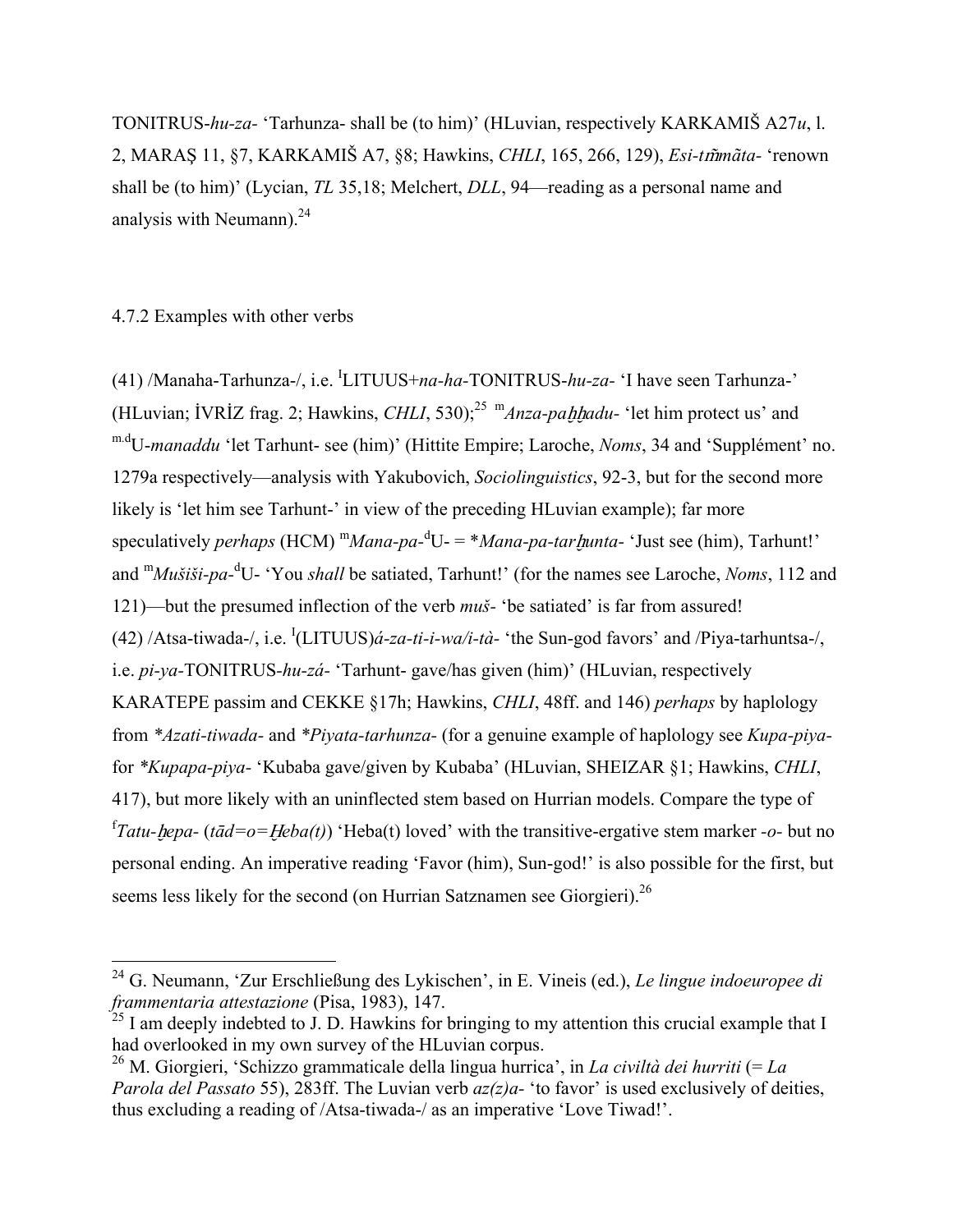On putative examples with a *second* member *-piya-* see immediately below in the discussion of Kurznamen.

#### 4.8. "Kurznamen"

 $\overline{a}$ 

4.8.1 There are reasonably certain examples in HLuvian for abbreviated forms of possessive compounds in /-mo:wa-/: /Halpa-mu-/, /Harrana-mu-/, /Sanda-mu-/, /Tsuna-mu-/ in CEKKE §17 (Hawkins, *CHLI*, 146 and 150). Mere syncope is unlikely in view of contemporary examples with a full form of the second member: /Ura-mo:wa-/ (see [38] above), /Pidanti-mo:wa-/ (see [34] above), and others.

4.8.2 Also very likely are Luvian names in /-atsi-/ abbreviated from compounds with /tsidi-/ as second member (see above 4.5.1.2 [22]): <sup>m</sup>*Tar*ḫ*unazi-* < <sup>m</sup>*Tar*ḫ*unda-ziti-* (Hittite Empire; Laroche, *Noms*, 176—note also the abbreviated form of the first member, *but* the attestation is indirect, in an Assyrian source), /Mo:watsi-/, i.e. I *Mu-wa/i-zi- < \*Muwa-ziti-*, i.e. <sup>m</sup>*Muwa-*LÚ*-i-*  (HLuvian, MARAŞ 1, § etc; Hawkins, *CHLI*, 262-3—his own reading *Muwizi-* is very unlikely, since the suffix *-izza- never* shows "*i-*mutation").

4.8.3 <sup>m</sup>*Tar*ḫ*u(n)miya-* (Maşat, *HKM* passim; Hittite Empire), can hardly be explained with a suffix *-mi-* or by progressive assimilation of *-piya-*. 27 It is rather a Kurzname with the productive appurtenance suffix *-iya-*  $\langle$  \**-iyo-* from  $\frac{m}{\pi}$ *Tarbu-mimma-* cited in 4.8.5.2 below.

4.8.4 Some examples listed above under 4.2 as simple appellatives *could* (but need not!) be extracted from compounds (e.g. *mūwa-* 'might, potency', *pī*ḫ*a-* 'resplendence; might'). Likewise Lycian *Uwẽme/i-* 'regarded, favored' (*TL* 109,2; Neumann<sup>28</sup> and Schürr, *HS* 122, 102) and HLuvian /atsamma/i-/ 'favored' (I *á-za-mi-* in İZGİN 2, §9 etc.; Hawkins, *CHLI*, 316). *If* Sidetic *Zem-* is equivalent, in the absence of evidence for aphaeresis in native Sidetic, it could be extracted from compounds like *Ubat-zem-* 'favored by/favorite of the demesne' (cp. Pérez Orozco, *Kadmos* 46, 128-9).

4.8.5 Most problematic are those examples with descriptively bare verbal stems as *second*  member (see the acknowledgement regarding *-piya-* by Laroche, *Noms*, 318-9). One must first insist with Laroche that there is no evidence whatsoever for nouns *piya-*, *mimma-*, or *wiya-* (the

<sup>27</sup> Contra S. Alp, *Hethitische Briefe aus Maşat–Höyük* (Ankara, 1988), 98.

<sup>28</sup> G. Neumann, *Glossar des Lykischen.* Überarbeitet und zum Druck gebracht von Johann Tischler (Wiesbaden, 2007), 413.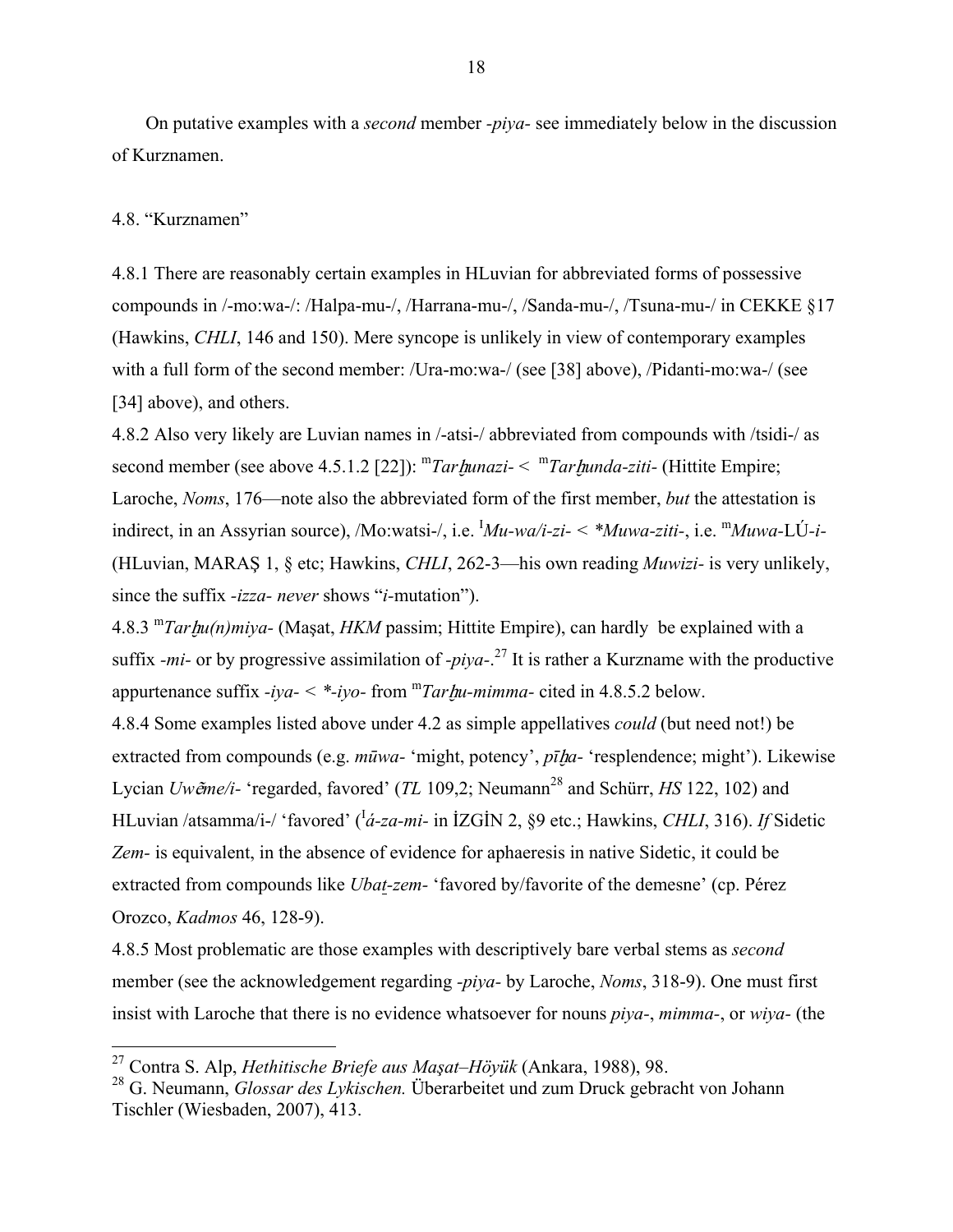claim of Neumann, *ZVS* 92, 126, for the first was based on false older readings of the HLuvian signs).

4.8.5.1 X-*piya-*

These are very numerous and persist into the first millennium. Are these 'X gave/has given' or 'given by/to X'?

(43) m*Iyara-*SUM*-ya-* 'Yarri-', m*Mašna-piya-* 'god(s)-', m.dU-SUM- 'Tarhunt-' (Hittite Empire; Laroche, *Noms*, passim), last example also in /Tarhu(nta)-piya-/, i.e. TONITRUS-*hu-pi-ya-* (HLuvian, MARAŞ 9; Hawkins, *CHLI*, 275), also *Wese-pije-* 'W.-' (Lycian, *TL* 9,2) = Οσσαπιας (see Schürr apud Melchert, *DLL*, 107), and numerous indirect first-millennium examples in -πις, -πιας, -πεας etc. (Houwink ten Cate, *LPG* 176-7; Zgusta, *KP*, passim). Note that <sup>m</sup>*Wašu-piya-*  (Hittite Empire; Trémouille, 'Répertoire') tends to favor 'S/he (the deity) has given favor', but an adverbial first member 'well-given' is not impossible.

4.8.5.2 X*-mimma-*

(44) <sup>m</sup>*Tar*ḫ*u-mimma-* 'Tarhunt- (has) favored' or 'favored by Tarhunt-' (Hittite Empire; Laroche, *Noms*, 176—for *mimma-* as 'regard, favor' see Melchert, *HS* 101, 218-20).

4.8.5.3 X-*wiya-*

As per Yakubovich (see note 25), feminine names in X*-wiya-* with deities, toponyms, and other first members, are either 'X (has) sent' or 'sent by X', or 'sent to X' (or both of the latter). (45) *\*Arma-wiya-* ( f.dSIN/MI*-wiya-*) 'the Moon-god (has) sent' or 'sent by/to the Moon-god', f Ḫ*alpa-wiya-* 'sent to/by Aleppo', f *Paršana-wiya-* 'sent to/by the panther', f *Tirguta-wiya-* 'sent to/by T.', and nearly twenty more (for attestations see Laroche, *Noms*, and Trémouille, 'Répertoire').

There are two viable alternative accounts. First, these can all be Kurznamen from determinative compounds with participles as second members. Note the co-existence of Lycian *Wese-pije-* = Οσσαπιας and \**Wese-pijeme/i-* = Οσαβαιμις. This likewise is possible for <sup>m</sup>Tarhu*mimma- < \*Tar*ḫ*u(nta)-mimmamma/i-*, and *Tunna-wiya- < \*Tunna-wiyamma/i-* 'sent by/to Tunna'. However, there are no attested examples with a second member *\*-mimmamma/i-* or *\*-wiyamma/i-* and no second millennium examples for those in *\*-piyamma/i-*. The second alternative is to assume Satznamen with a descriptively bare verbal stem "derived" as per above 4.7.2 (42) by haplology or more likely formed after Hurrian models. This alternative is favored by the likely example with *piya-* as *first* member in HLuvian /Piya-tarhuntsa-/ with the verb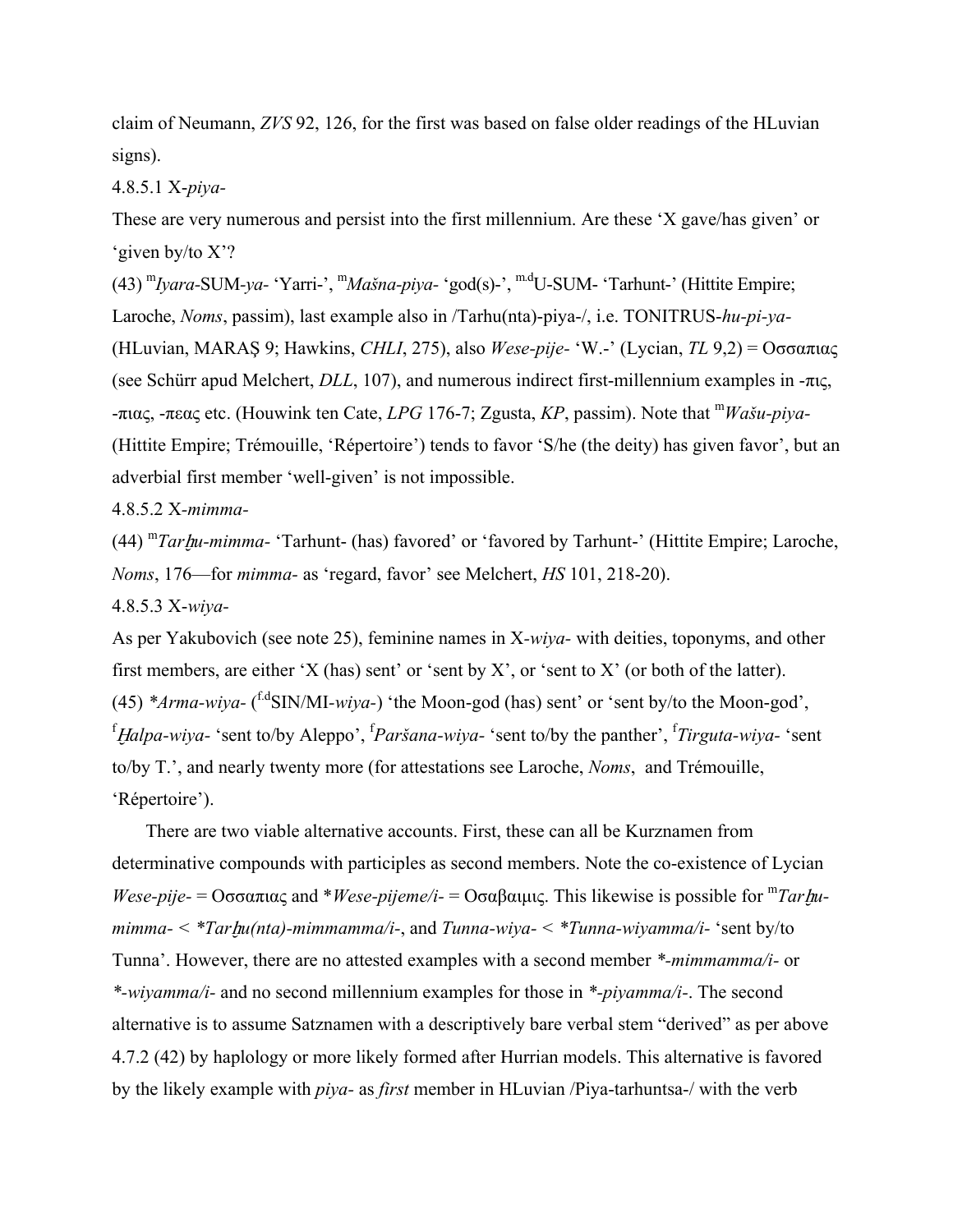initial as in Hurrian  $(4.7.1.2$  [42] above). The logographic cuneiform writing "SUM.<sup>d</sup>U- in Mașat (*HKM* 63 Ro 1 and 64 Ro 3) is also far more likely to be *\*Piya-Tar*ḫ*unza-* 'Tarhunts (has) given', matching the attested Luvian, than *\* Piyamma-tar*ḫ*u-* (thus Alp, *Briefe*, 88 followed by Trémouille, 'Répertore'). As discussed in Melchert, 'Reciprocity', only a tutelary deity is ever said to be given or dedicated to a person, as befits his or her role. I therefore conclude that names with second members *-piya-*, *-mimma-*, and *-wiya-* are Satznamen without a personal ending (à la Hurrian), not Kurznamen from compounds with participles as second members.

Note that by this account the absence in the second millennium of determinative compounds with a participle as second member and a noun functioning as the agent as first member  $(4.5.4.2)$ is not accidental.29 One should therefore take seriously the possibility that *Natrbbij*ẽ*mi* is a translation of Greek Ἀπολλόδοτος, not vice-versa, and that this entire type, attested in firstmillennium Lycia, Pisidia, and Caria, is a borrowing from Greek, not a native type of the Anatolian Indo-European languages. This analysis is supported by the example of Ορνπειμις, a Lycian who is the *son* of Μεγιστόδοτος (Colvin, *Names in Lycia* 69). As seen by Schürr,<sup>30</sup> Lycian \*Urne-pij*ẽmi* is a calque on the Greek of the father's name, with an *\*urne-* cognate with Luvian *ura-* 'great' (more directly with *uranna/i-*, a variant of the title *urayanna/i-*).

# 4.9 Hypocoristica

1

As per Zehnder, *Frauennamen*, 42-5, the only likely candidates for hypocoristica are *some* of the names in *-nna/i-* that likely contain a variant of the Luvian diminutive suffix *-(a)nna/i-* (e.g. *armanna/i-* 'lunula' < *arma-* 'moon'). The most suggestive examples include: (46) *\* Tar*ḫ*unni-*, i.e. d U-*ni-* (Hittite Empire; Laroche, *Noms*, 176—this is unlikely to be a simple theophoric *\*Tar*ḫ*unni-* because this form of the Storm-god's name is always *Tar*ḫ*unna-*), also =

 $29$  It is worth noting that no attested Hittite compounds with a participle as second member show a nominal first member functioning as an agent, despite the existence of syntagms consisting of a noun in the instrumental or ablative plus participle. For the most recent comprehensive survey of compounds in Hittite see C. Brosch, *Nominalkomposita und kompositionsähnliche Strukturen im appellativen Wortschatz des Hethitischen* (Berlin, 2008).

<sup>&</sup>lt;sup>2</sup>D. Schürr, 'Formen der Akkulteration in Lykien: Eine Zwischenbilanz', in C. Schuler (ed.), *Akten des Internationalen Kolloquiums München, 24.-26. 2. 2005* (Vienna 2007) 36-37.